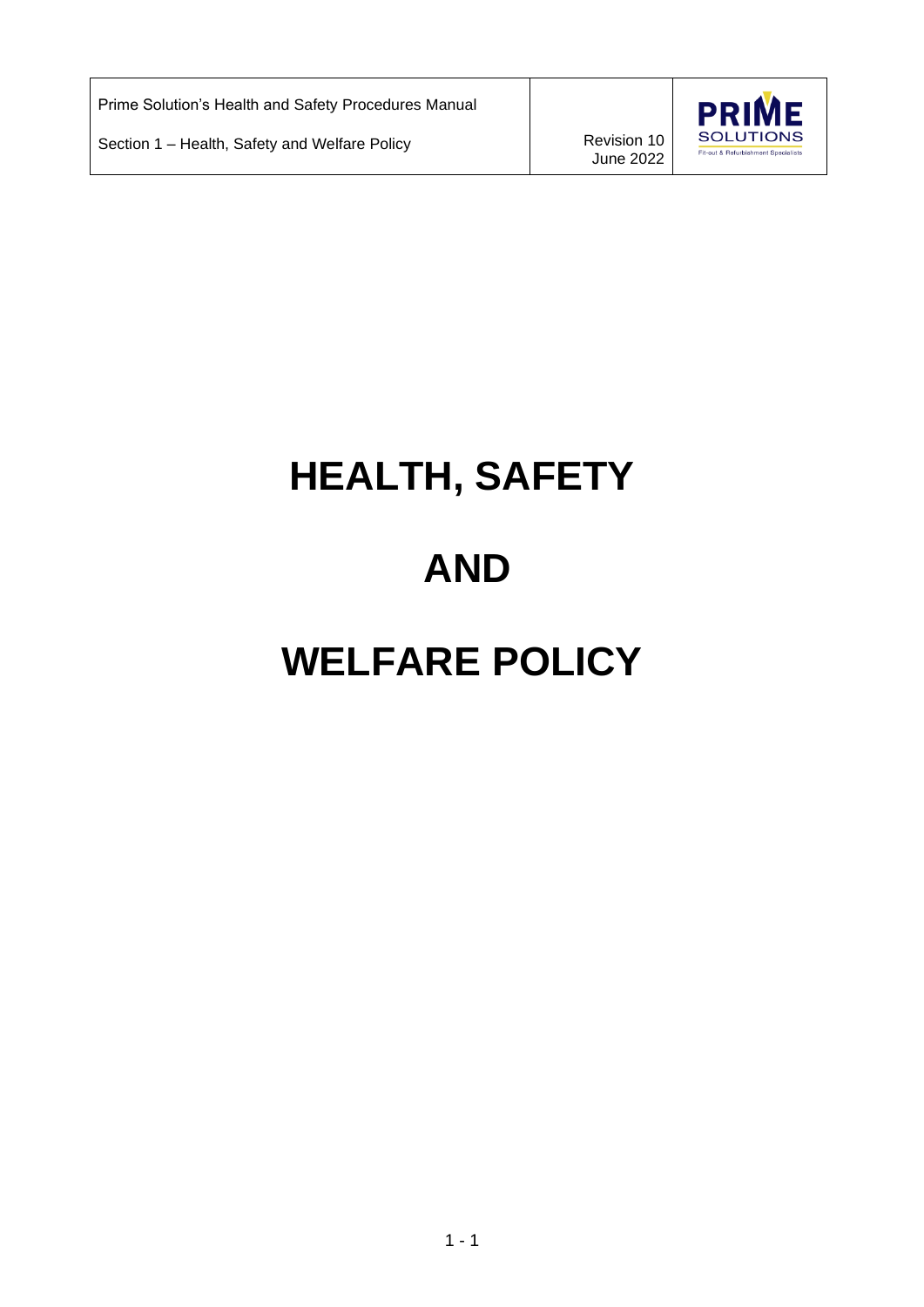| Prime Solution's Health and Safety Procedures Manual                                                                                                                                                                                                                                                                                                                     |                                                                                                                                         |                                                                                        |                                                                                                                                       |                                                                      |
|--------------------------------------------------------------------------------------------------------------------------------------------------------------------------------------------------------------------------------------------------------------------------------------------------------------------------------------------------------------------------|-----------------------------------------------------------------------------------------------------------------------------------------|----------------------------------------------------------------------------------------|---------------------------------------------------------------------------------------------------------------------------------------|----------------------------------------------------------------------|
| Section 1 - Health, Safety and Welfare Policy                                                                                                                                                                                                                                                                                                                            |                                                                                                                                         |                                                                                        | Revision 10<br><b>June 2022</b>                                                                                                       | Fit-out & Refurbishment Specialists                                  |
|                                                                                                                                                                                                                                                                                                                                                                          |                                                                                                                                         |                                                                                        |                                                                                                                                       |                                                                      |
| <b>Content</b>                                                                                                                                                                                                                                                                                                                                                           |                                                                                                                                         |                                                                                        |                                                                                                                                       | $1 - 2$                                                              |
| Health and Safety Policy statement                                                                                                                                                                                                                                                                                                                                       |                                                                                                                                         |                                                                                        |                                                                                                                                       | $1 - 3$                                                              |
| Health and Safety Individual Responsibilities:-                                                                                                                                                                                                                                                                                                                          |                                                                                                                                         |                                                                                        |                                                                                                                                       |                                                                      |
| <b>Managing Director</b><br>٠<br><b>Directors</b><br>Safety Advisers / Managers<br><b>Contract Manager and Construction Managers</b><br><b>Buyers</b><br><b>Quantity Surveyors</b><br><b>Estimators / Planners</b><br><b>Project and Site Managers</b><br>Engineers / Assistant Site Managers / Foreperson<br><b>Office Manager</b><br>Operatives<br><b>Office Staff</b> | $1 - 4$<br>$1 - 5$<br>$1 - 6$<br>$1 - 7$<br>$1 - 9$<br>$1 - 10$<br>$1 - 11$<br>$1 - 12$<br>$1 - 14$<br>$1 - 15$<br>$1 - 16$<br>$1 - 17$ |                                                                                        |                                                                                                                                       |                                                                      |
| <b>General Arrangements:-</b>                                                                                                                                                                                                                                                                                                                                            |                                                                                                                                         |                                                                                        |                                                                                                                                       | $1 - 18$                                                             |
|                                                                                                                                                                                                                                                                                                                                                                          | Page                                                                                                                                    |                                                                                        |                                                                                                                                       | Page                                                                 |
| <b>First Aid</b><br>Accident & Emergency Procedures<br><b>Fire Precautions</b><br><b>Health &amp; Welfare Facilities</b><br>Construction Phase H & S Plan<br>Manual Handling<br><b>COSHH</b>                                                                                                                                                                             | $1 - 18$<br>$1 - 18$<br>$1 - 18$<br>$1 - 18$<br>$1 - 19$<br>$1 - 21$<br>$1 - 21$                                                        | $\bullet$<br>Asbestos<br>$\bullet$<br>$\bullet$<br>$\bullet$                           | <b>Mobile Plant</b><br><b>Confined Spaces</b><br>Control of Waste<br>Personal Protective Equipment<br>Communication/Consultation      | $1 - 27$<br>$1 - 27$<br>$1 - 28$<br>$1 - 28$<br>$1 - 28$<br>$1 - 29$ |
| Safe Systems of Work<br>Visitors to Site<br>Foreign Visitors or Workers<br>Young Persons<br>Working At Height                                                                                                                                                                                                                                                            | $1 - 21$<br>$1 - 22$<br>$1 - 22$<br>$1 - 23$<br>$1 - 23$                                                                                | $\bullet$<br>$\bullet$<br>$\bullet$<br>$\bullet$                                       | Subcontractors<br><b>Temporary Staff</b><br>Drugs & Alcohol Policy<br>Information                                                     | $1 - 30$<br>$1 - 30$<br>$1 - 30$<br>$1 - 31$                         |
| Provision of Scaffolding<br>Safe Use of Ladders<br>Roof Work<br>Electricity<br><b>Buried Services</b><br>Excavations                                                                                                                                                                                                                                                     | $1 - 23$<br>$1 - 23$<br>$1 - 24$<br>$1 - 24$<br>$1 - 25$<br>$1 - 25$                                                                    | Training<br>$\bullet$<br>$\bullet$<br>$\bullet$<br>$\bullet$<br>$\bullet$<br>$\bullet$ | Safety Monitoring & Inspections<br>Housekeeping<br>Display Screen Equipment<br><b>Health Surveillance</b><br>Display Screen Equipment | $1 - 31$<br>$1 - 31$<br>$1 - 31$<br>$1 - 32$<br>$1 - 32$<br>$1 - 32$ |
| <b>Lifting Equipment</b><br>Work Equipment<br>$\bullet$                                                                                                                                                                                                                                                                                                                  | $1 - 26$<br>$1 - 27$                                                                                                                    | $\bullet$                                                                              | Covid 19 Secure Procedures                                                                                                            | $1 - 33$<br>$1 - 26$                                                 |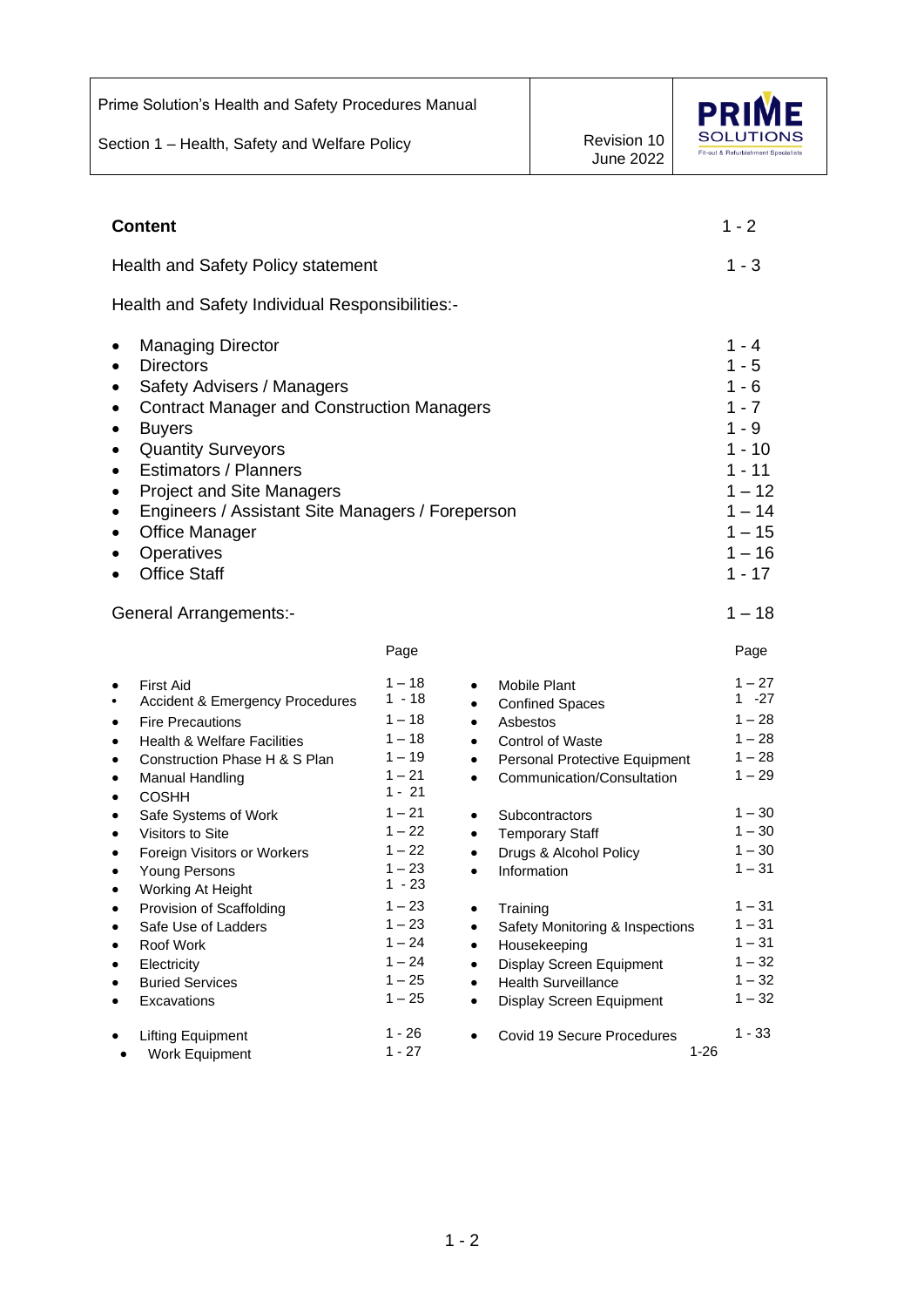Prime Solution's Health and Safety Procedures Manual

Section 1 – Health, Safety and Welfare Policy **Revision 10** Revision 10



# **HEALTH AND SAFETY POLICY STATEMENT**

Prime Solution's goal is to be an industry leader in matters of health, safety and welfare by:

- Setting standards for safe working procedures and guidance within Company Procedures Manual
- Developing and maintaining a positive health, safety and welfare structure
- Consultation at all levels with all those involved in our work operations on health and safety matters
- Identifying hazards, assessing and controlling risks to safety and health which employees and others who may be exposed
- Giving information, instruction and the relevant training to allow the development of our employees, ensure the safety and health of our employees and others who may be effected by our operations
- Ensuring access to health and safety advice through the effective use of the company health and safety advisors
- Planning, setting and communicating internal health, safety and welfare targets
- Providing adequate resources to implement the company policy
- Seeking improvement in health and safety performance by carrying out regular audits to review and improve the company safety management system
- Operating to the highest industry health and safety practices with legal compliance as the minimum requirement

The ultimate responsibility lies for health and safety with the Managing Director who will ensure it is given equal priority with other major business objectives. Implementation of this policy is a line management responsibility at all levels together with the participation of all Prime Solution's employees. The policy and it's implementation will be reviewed at least annually by the Board of Directors to meet new business and legal requirements, and to identify areas in need of improvement. It will be revised and updated as necessary.

This statement will be displayed prominently at all sites and all workplaces. The organisation and arrangements for implementing the Policy will also be available at each site and workplace for reference by any employee as required.

| <b>Signed</b> | <b>6 June 2022</b> | <b>Review Date</b> | 5 June 2023 |
|---------------|--------------------|--------------------|-------------|
|               |                    |                    |             |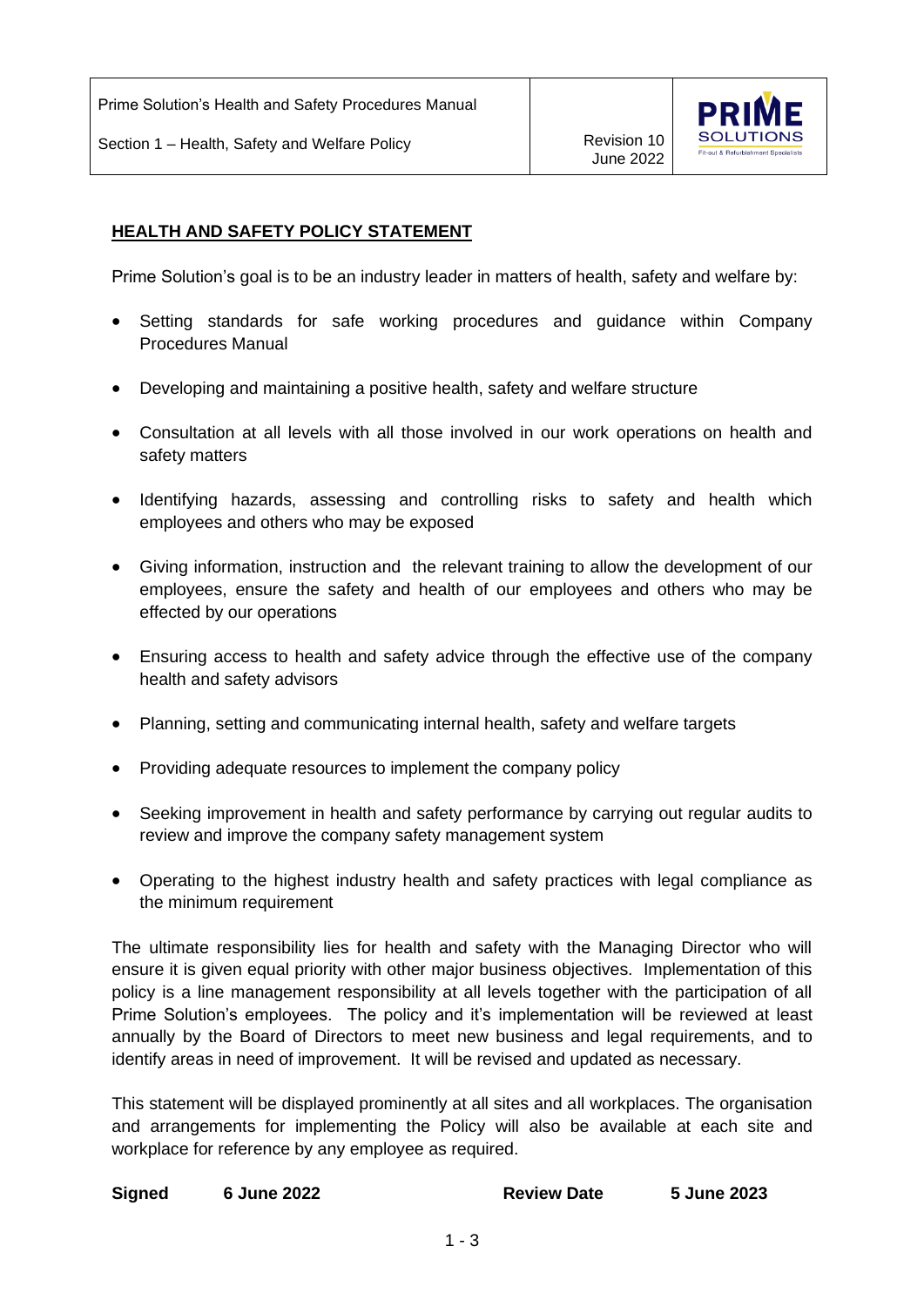

#### **RESPONSIBILITIES**

#### **Managing Director**

- (a) To initiate the firm's policy for the prevention of injury, damage and wastage and set targets for the reduction of accident rates.
- (b) To administer the policy himself.
- (c) Know the requirements of the Health and Safety at Work Act 1974 and other supporting regulations and ensure that they are observed throughout the company.
- (d) Ensure that all levels of staff receive adequate and appropriate training.
- (e) Insist that sound working practices be regularly observed.
- (f) Carry out recorded safety inspections of site conditions
- (g) Make certain in tendering, at planning stages and in production processes, allowance is made for adequate welfare facilities and equipment to avoid injury, damage and wastage.
- (h) Institute proper reporting, investigation and costing of injury, damage and loss, promote action to preclude recurrence and initiate analysis to discover accident trends.
- (i) Reprimand any members of his staff failing to discharge satisfactorily the responsibilities allocated to him.
- (j) Instigate liaison with external accident prevention organisations; encourage the distribution of pertinent information throughout the company.
- (k) Arrange for funds and facilities to meet requirements of the policy.
- (l) Set a personal example.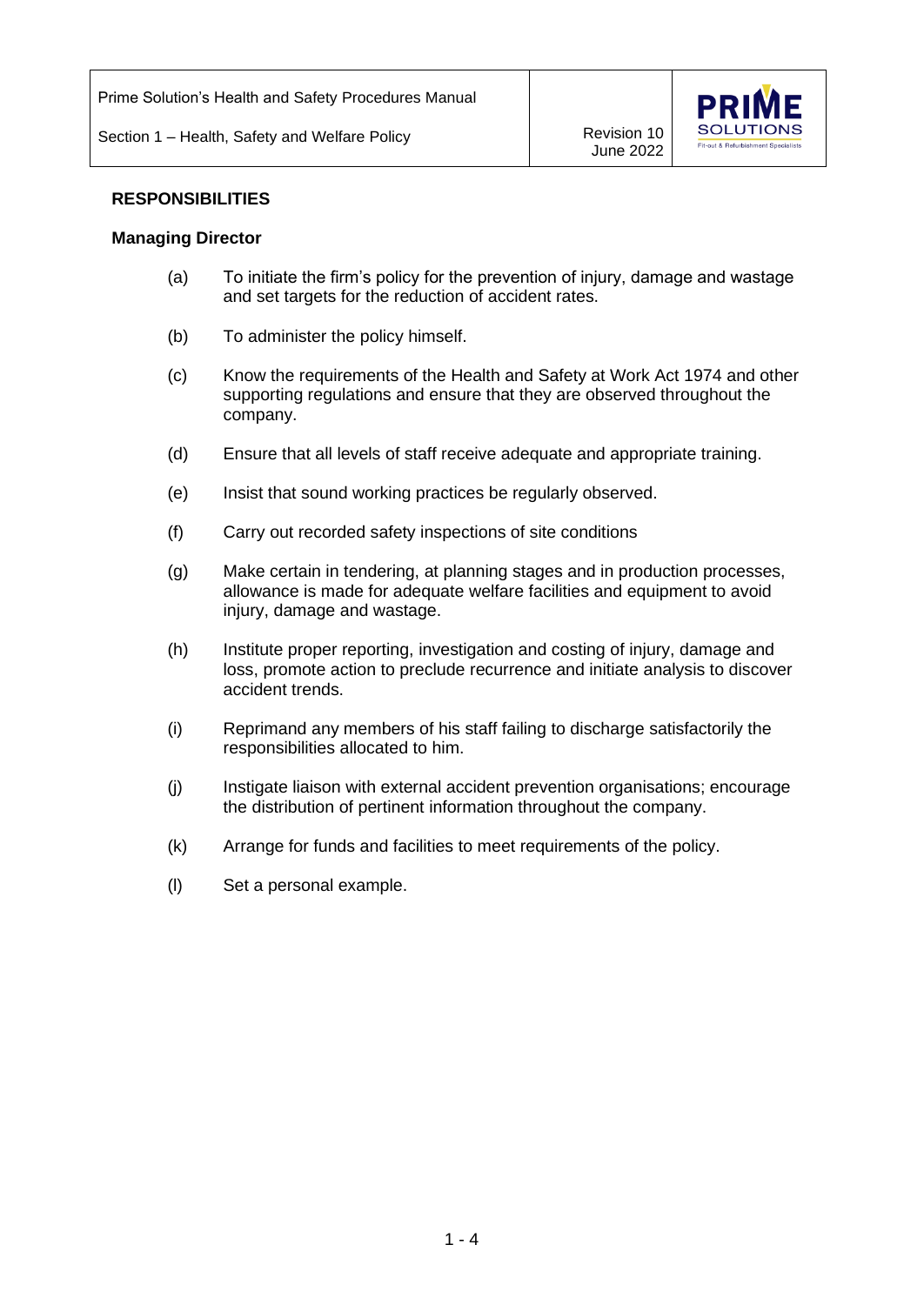

#### **Directors**

- (a) Understand the company policy and appreciate responsibility allocated to each grade.
- (b) See that tenders are adequate to cover safe systems of work are applied and adequate resources are made available for safety of employees and those who may be affected by Prime Solutions works.
- (c) Ensure that sufficient resources are allocated at planning stage to ensure the most appropriate order of working and that adequate welfare and sanitation facilities are provided.
- (d) Ensure that a documented programme of works is prepared explaining sequence of operation outlining hazards and indicating precautions to be adopted.
- (e) Check programme with site staff and Safety Advisers before commencement.
- (f) Set a personal example on site visits.
- (g) Carry out recorded safety inspections of site conditions
- (h) Make certain that Contracts Managers, Site Managers and General Foremen understand that injuries and accidents are to be reported in accordance with company policy.
- (i) Ensure adequate supervision is available to co-ordinate safety activities between Main Contractor, Sub-contractor and any other contractors working on the same site.
- (j) Fully support the safety advisors in the execution of their duties.
- (k) Provide adequate training at all levels through the organisation to enable specific duties to be carried out in accordance with relevant health and safety legislation.
- (l) Ensure communication links are maintained to increase awareness of health and safety matters.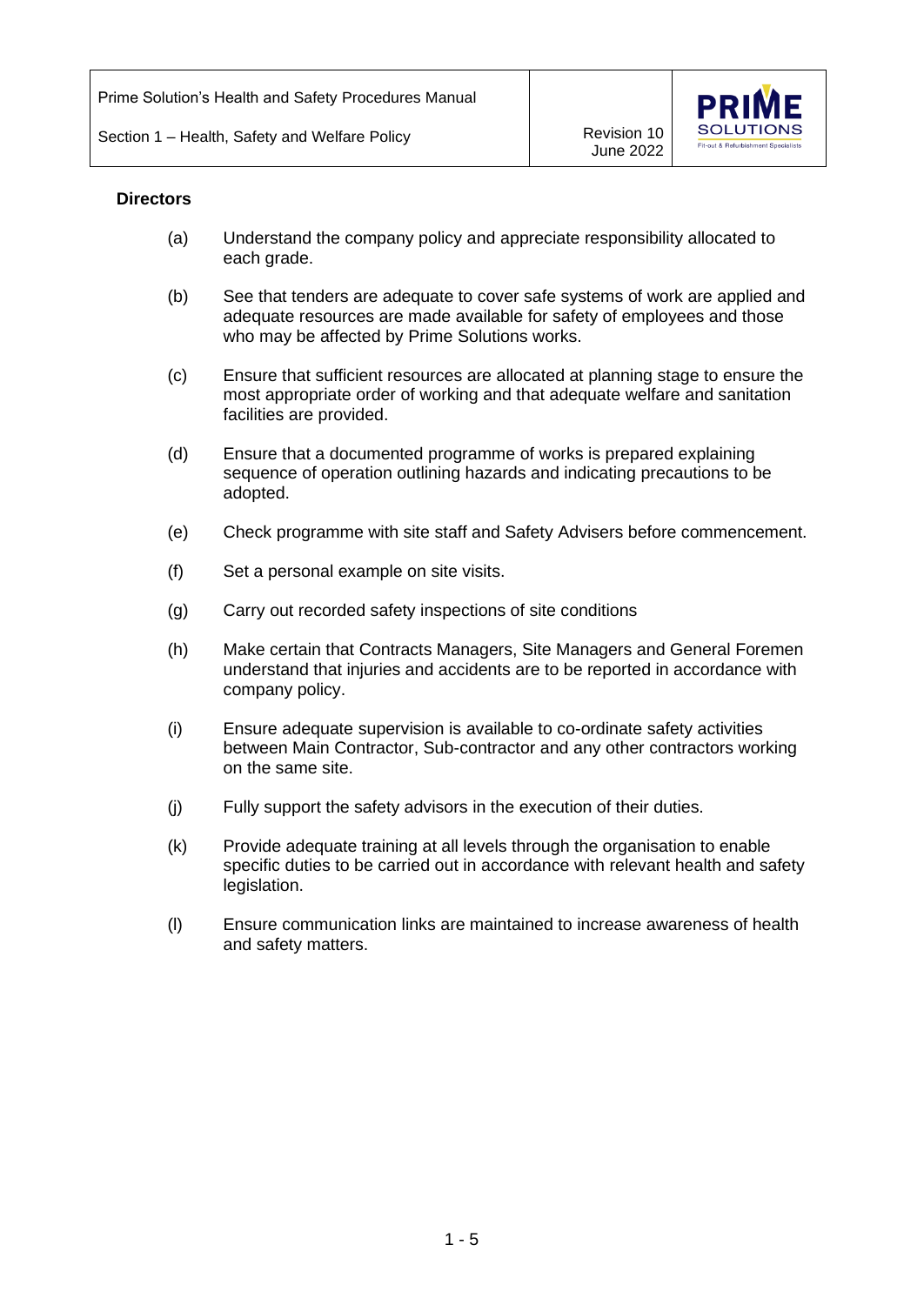Section 1 – Health, Safety and Welfare Policy Marketter Mercision 10



## **Safety Managers / Advisers**

- (a) Discuss with all company personnel methods of preventing injuries etc to any personnel, damage to plant etc, possible improvements of existing sound working methods, legal requirements affecting safety, health and welfare.
- (b) Monitor that plant and equipment in consultation with the relevant manager is capable of doing the work intended and appropriate statutory requirements are in place.
- (c) Check on potential hazards on new contracts before commencement and liaise with Contractors and Site Managers.
- (d) Arrange for notification of all staff involved with regard to methods of safe working arising from new work.
- (e) Carry out site inspections with Site Managers and/or General Forepersons to see that early safe methods of working are in operation and that all Regulations and Company Policy are being observed.
- (f) Maintain records of all injuries, damage and production loss sustained during company operations.
- (g) Assist with training of all employees and develop a company safety-training programme.
- (h) Maintain liaison with all enforcing authorities and professional bodies.
- (i) Promote within the company an understanding that accident prevention and damage control are an integral part of business and operational efficiency.
- (j) Attend meetings/seminars with Senior Management, Site Management outside agencies as required where safety is a topic.
- (k) Carry out regular inspections of company premises, sites to ensure compliance with statutory and company requirements.
- (l) Keep all staff aware of new legislative requirements and measures required ensuring compliance with current health and safety standards.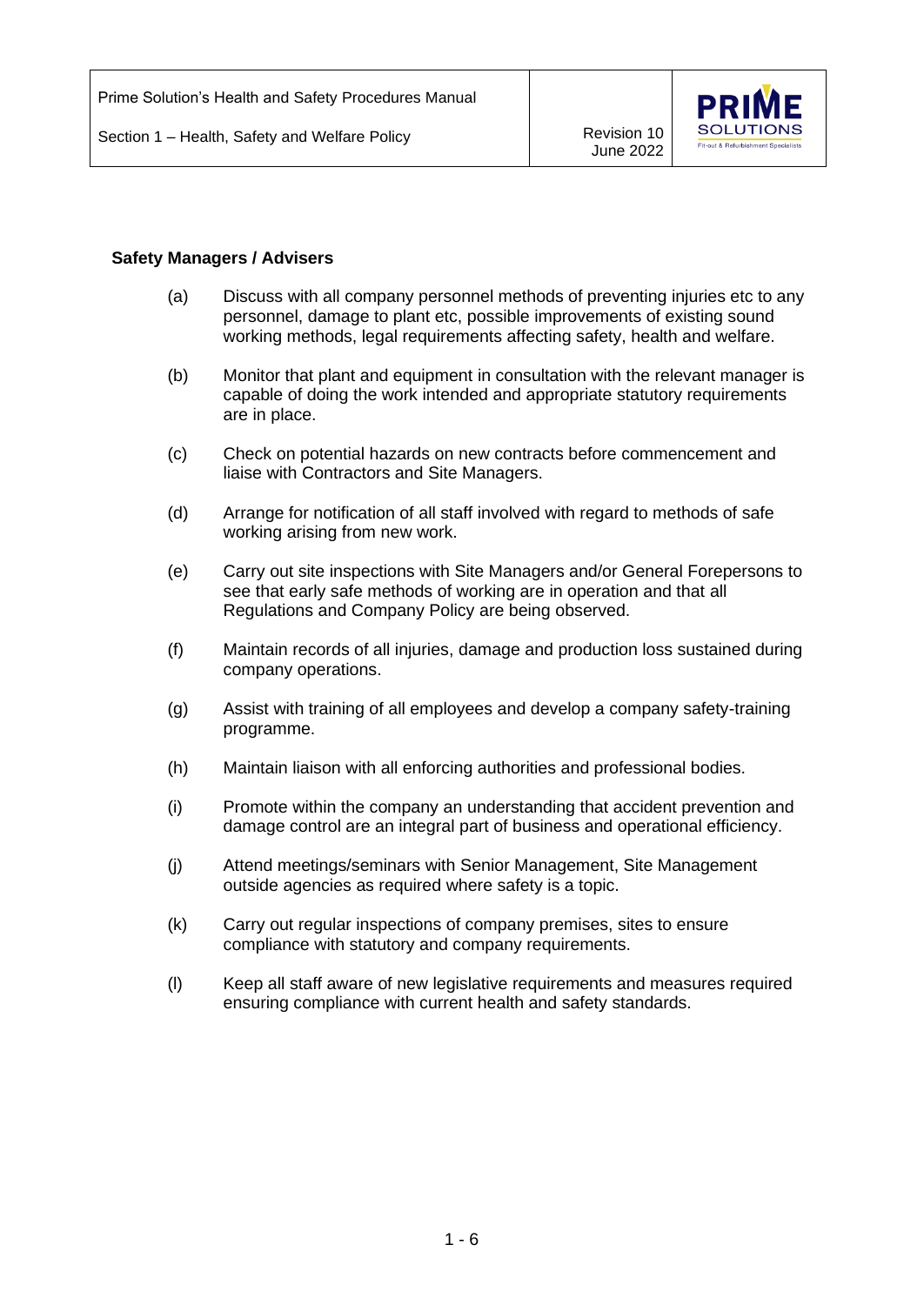

#### **Contract Managers and Construction Managers**

- (a) Read and understand the company policy for health, safety and welfare and ensure that it is readily available on each site. Plan all work in accordance with its requirements and ensure that it is regularly examined to establish if improvements or additions should be made. Ensure safe systems of work have been established and communicated to all concerned.
- (b) Set a personal example on visits to site be wearing the appropriate personal protective equipment and complying with other safety requirements.
- (c) Ensure that sites are organised so that work is carried out to company and statutory standards and requirements with minimum risk to site workers, equipment and materials.
- (d) Ensure site personnel are adequately trained to carry out their duties on the site.
- (e) Provide site managers with clear instructions for site safety management.
- (f) Co-ordinate safety activities between principal contractor, subcontractors, and any other contractor working on the site.
- (g) Carry out recorded safety inspections of site as and when required.
- (h) Arrange regular meetings where safety is discussed.
- (i) Instigate investigations into major site accidents (over 3 day), fatal, incidents and dangerous occurrences to establish causes, and establish prevention measures to prevent reoccurrence.
- (j) Ensure safety is treated as a priority on the site and adequate communication is established to ensure all site staff are aware of safety requirements and developments.
- (k) Liase with directors, other contract managers, company safety advisers on safety matters.
- (l) Take disciplinary action against persistent offenders of safety requirements and site supervisory staff who fail to discharge safety duties.
- (m) Ensure that investigations are carried out in accordance with company procedures. Co-operate with external investigations of accidents/incidents and ensure that any recommendations are implemented.
- (n) Ensure that all temporary works on site follow the company procedures.
- (o) Ensure that clear instructions, information, adequate supervision is provided on site.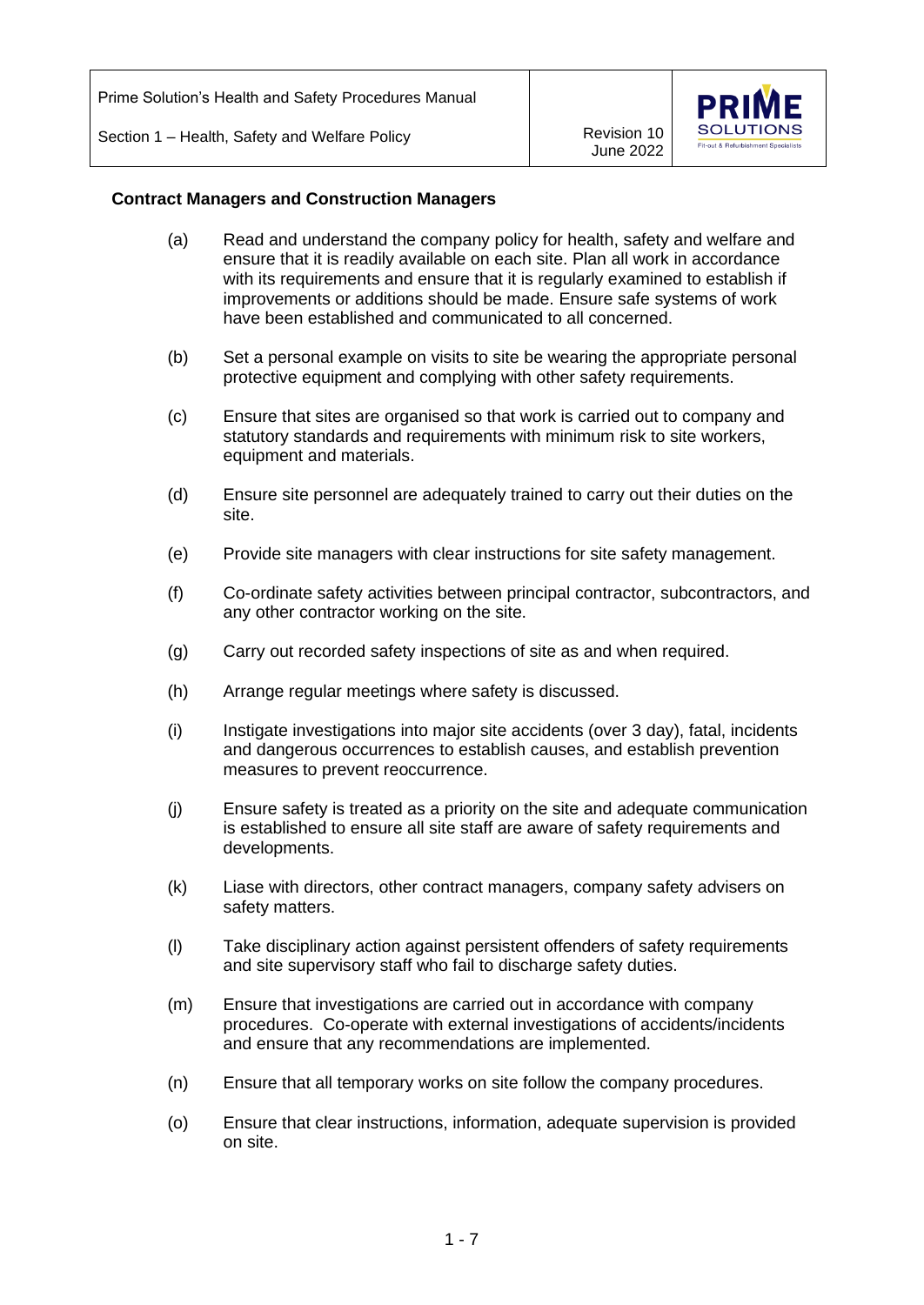

- (p) Ensure consultation at all levels is in place on site and safety meetings are held as dictated in the construction phase health and safety plan.
- (q) Ensure the information required for HEALTH AND SAFETY FILE is made available when requested for, by the CDM Co Ordinator.
- (r) Determine at planning stage the following:-
	- the most appropriate order and method of working
	- provision of adequate lighting and safe method of electrical distribution
	- hazards arising from ground conditions and overhead services
	- welfare facilities required
	- fire precautions/first aid requirements
	- any particular training or instruction required for site personnel
	- temporary works provision to be in accordance with company procedures
	- emergency procedures
	- storage and lay down of materials particularly those of a hazardous nature
	- the safest method of organising vehicle and pedestrian movement around site
	- any other factors affecting safety
- (s) Ensure risk assessments are provided in accordance with statutory requirements to establish working method sequences, outlining potential hazards at each stage and indicate precautions to be adopted. Ensure compliance with relevant statutory and company requirements.
- (t) Ensure so far as is reasonably practicable, that work once started is as follows:
	- Carried out as planned and that account is taken of changing or unforeseen conditions as work proceeds.
	- Carried out in accordance with all statutory requirements.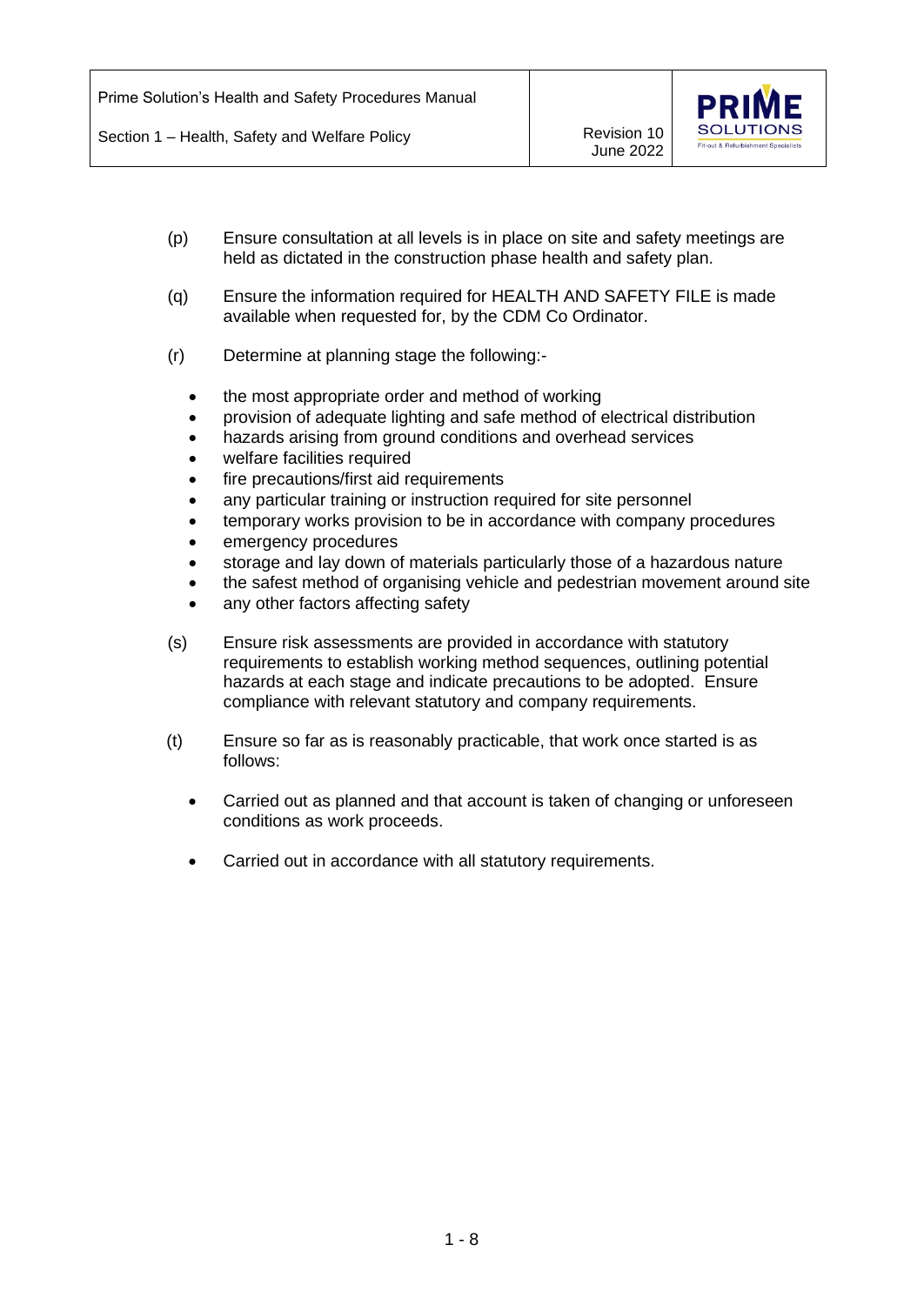

#### **Buyers**

- (a) Read and understand the Company policy for Health, Safety and Welfare.
- (b) Ensure that all equipment or materials purchased by the Company are to the standards required by legislation, industry standards, HSE guidelines and Company policy.
- (c) Ensure that all suppliers are asked to provide full information on any hazards associated with the equipment or materials supplied and any precautions required and that this information is passed on to relevant personnel/supervision.
- (d) Set a personal example by wearing appropriate protective clothing if required to visit sites.
- (e) Ensure that suppliers are informed of safe working loads of plant used for handling materials on site.
- (f) Ensure that Contractors have received lists of responsibilities and the Company Health & Safety Policy Statement in accordance with this Policy along with the Company Health & Safety Contract requirements.
- (g) Rates negotiated for work carried our by Contractors must include all necessary safety precautions and, where appropriate, separate rates should be included for health and safety measures.
- (h) Bring to the attention of the Health & Safety Manager and appropriate management any failure on behalf of suppliers, contractors or agencies that may compromise Company Health & Safety standards.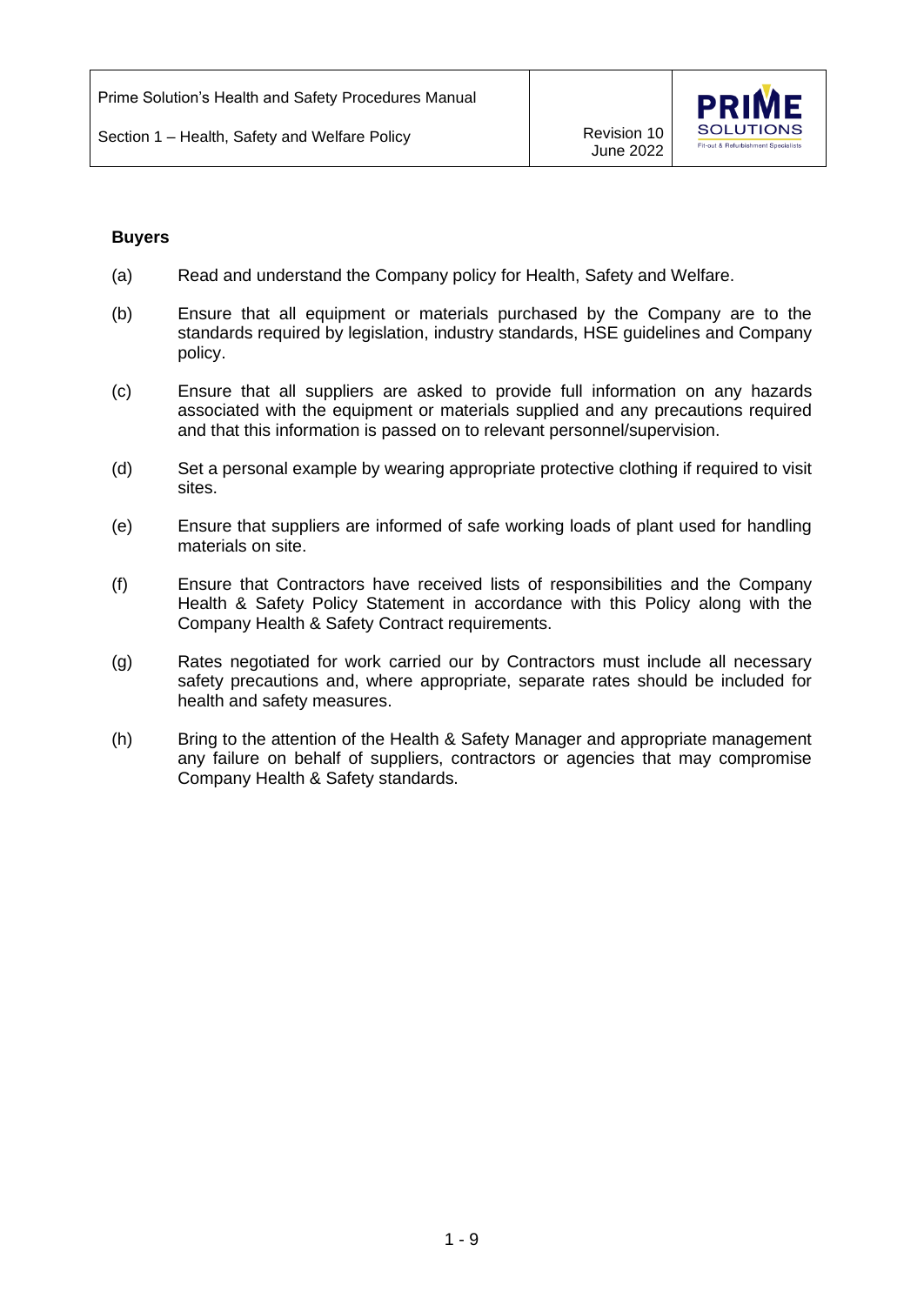

## **Quantity Surveyors (SQS, QS & AQS)**

- (a) Read and understand the company health, safety and welfare policy and ensure that it is available on all sites and those responsible for its implementation are complying with their requirements.
- (b) Appreciate the responsibility allocated to individuals within the company operative and management structure.
- (c) Set a personal example when on site by wearing appropriate PPE and complying with other safety requirements.
- (d) Ensure all Sub-Contractors employed by Prime Solution's are made aware of all health, safety and welfare requirements prior to appointment, in accordance with section 4 of the safety manual. E.g. Health and Safety Questionnaires, Specific Requirements for High Risk Activities and General Health, Safety and Welfare Requirements.
- (e) Ensure the information contained in the health and safety plans is made available to all Sub-Contractors prior to start on site.
- (f) Ensure that sites are organised, resourced and managed so that work is carried out to company and statutory standards and requirements with minimum risk to site workers, equipment and materials.
- (g) Ensure all Sub-Contractor personnel are adequately trained and competent to carry out their duties on site.
- (h) Co-ordinate safety activities between principal contractor, subcontractors, and any other contractor working on the site when required.
- (i) Carry out recorded safety inspections of site conditions
- (j) Ensure safety is treated as a priority on the site and adequate communication is established to ensure all site staff are aware of safety requirements and developments.
- (k) Liaise with all levels of company management on safety matters.
- (l) Ensure the requirements of the Construction (Design & Management) Regulations 2007 are made known to the Sub-Contractor relevant to his passing information to Prime Solutions for inclusion in the health and safety file.
- (m) Take disciplinary action against or reprimand persistent offenders of safety requirements and site supervisory staff who fail to discharge safety duties.
- (n) Liaise with the site manager on all matters concerning the appointment of Sub-Contractors, including their safety performance and supervision.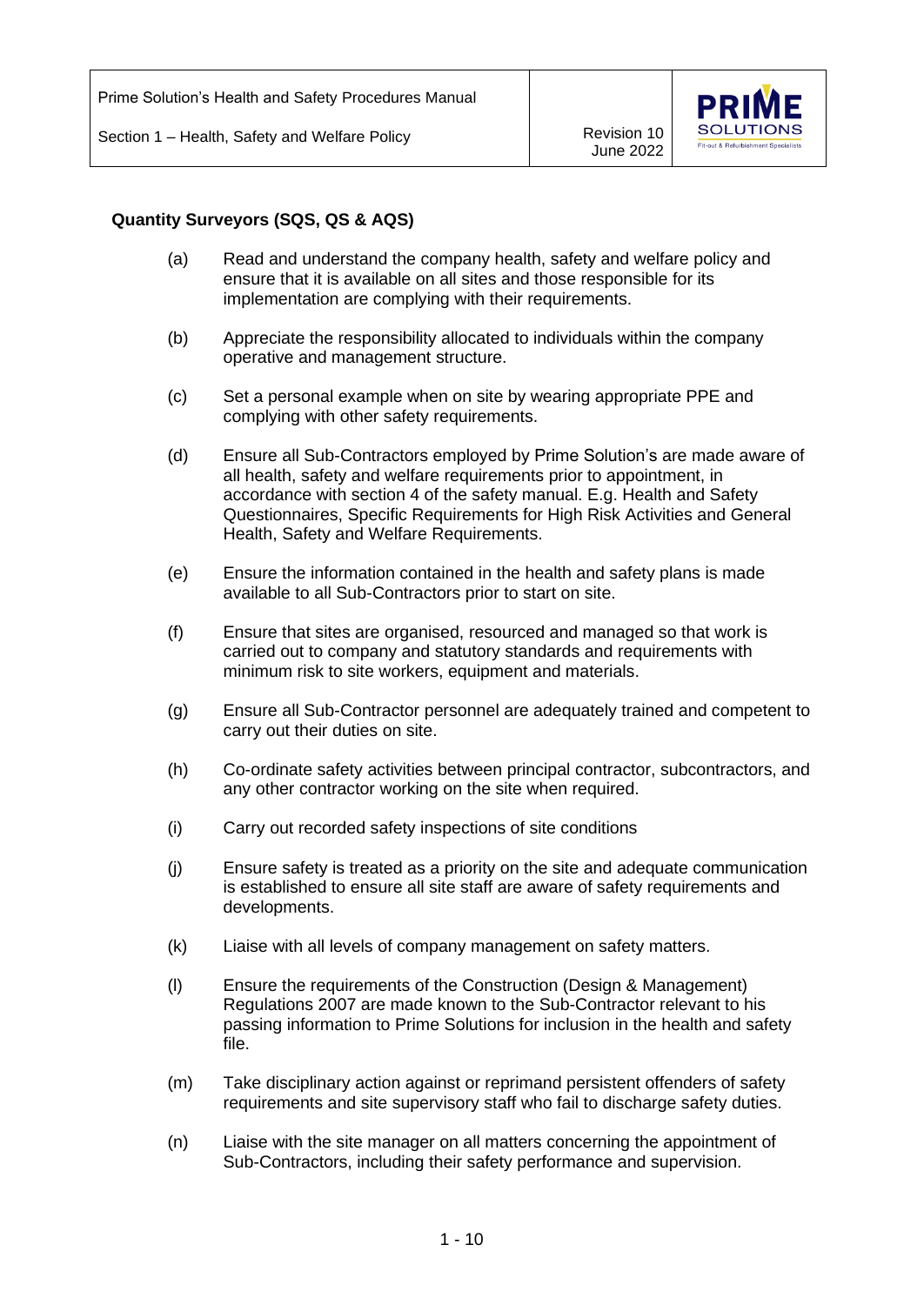

(o) Support the site manager in the discharging of his responsibilities.

## **Estimating / Planners**

- (a) Understand the Company policy for Health, Safety and Welfare.
- (b) Ensure adequate provision in tenders to cover safe methods of work, necessary welfare facilities and the requirements of the Pre-tender Health & Safety Plan as prepared under the Construction (Design & Management) Regulations 2007.
- (c) Report on unsafe practices when visiting sites.
- (d) Have knowledge of the various statutory requirements governing the Company's work.
- (e) Set a personal example by wearing appropriate protective clothing when visiting sites.
- (f) Gain advice as required on sound methods of work and welfare facilities from Production Staff and the Health & Safety Advisers to include in estimates and quotations for work.
- (g) Assist in the Company's procedures for competence assessments of prospective sub-contractors.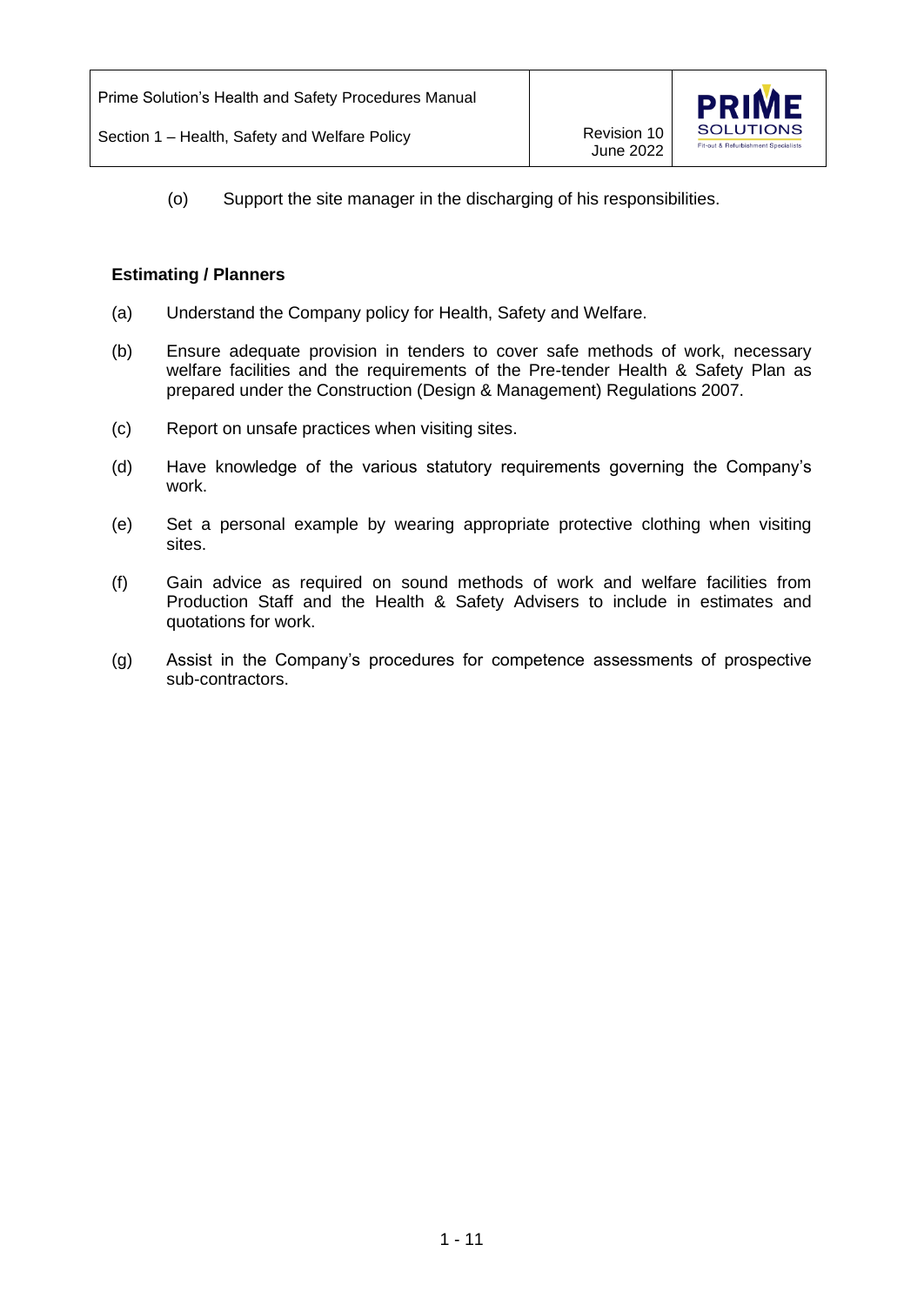

## **Site Manager / Project Managers**

- (a) Read and understand the company policy for health, safety and welfare and ensure that it is readily available on each site. Plan all work in accordance with its requirements and ensure that it is regularly examined to establish if improvements or additions should be made. Ensure safe systems of work have been established and communicated to all concerned.
- (b) Prepare and ensure the development of the CONSTRUCTION PHASE HEALTH, SAFETY AND WELFARE PLAN.
- (c) Ensure the information required for HEALTH AND SAFETY FILE is made available when requested for, by the CDM CoOrdinator.
- (d) Determine at planning stage the following:
	- the most appropriate order and method of working
	- provision of adequate lighting and safe method of electrical distribution
	- hazards arising from ground conditions and overhead services
	- welfare facilities required
	- fire precautions/first aid requirements
	- any particular training or instruction required for site personnel
	- temporary works provision to be in accordance with company procedures
	- emergency procedures
	- storage and lay down of materials particularly those of a hazardous nature
	- the safest method of organising vehicle and pedestrian movement around site
	- any other factors affecting safety
- (e) Ensure risk assessments are provided in accordance with statutory requirements and when unusual situations not covered by group policy arise to establish working method sequences, outlining potential hazards at each stage and indicate precautions to be adopted. Obtain method statements and risk assessments from contractors carrying out work activities. Ensure compliance with relevant statutory and company requirements.
- (f) Ensure so far as is reasonably practicable, that work once started is as follows:
	- Carried out as planned and that account is taken of changing or unforeseen conditions as work proceeds.
	- Carried out in accordance with all statutory requirements.
- (g) Reprimand any member of site supervisory staff for failing to discharge safety responsibility correctly
- (h) Check over working matters and precautions with contract/project managers and the company safety advisers (if required) before work commences on site.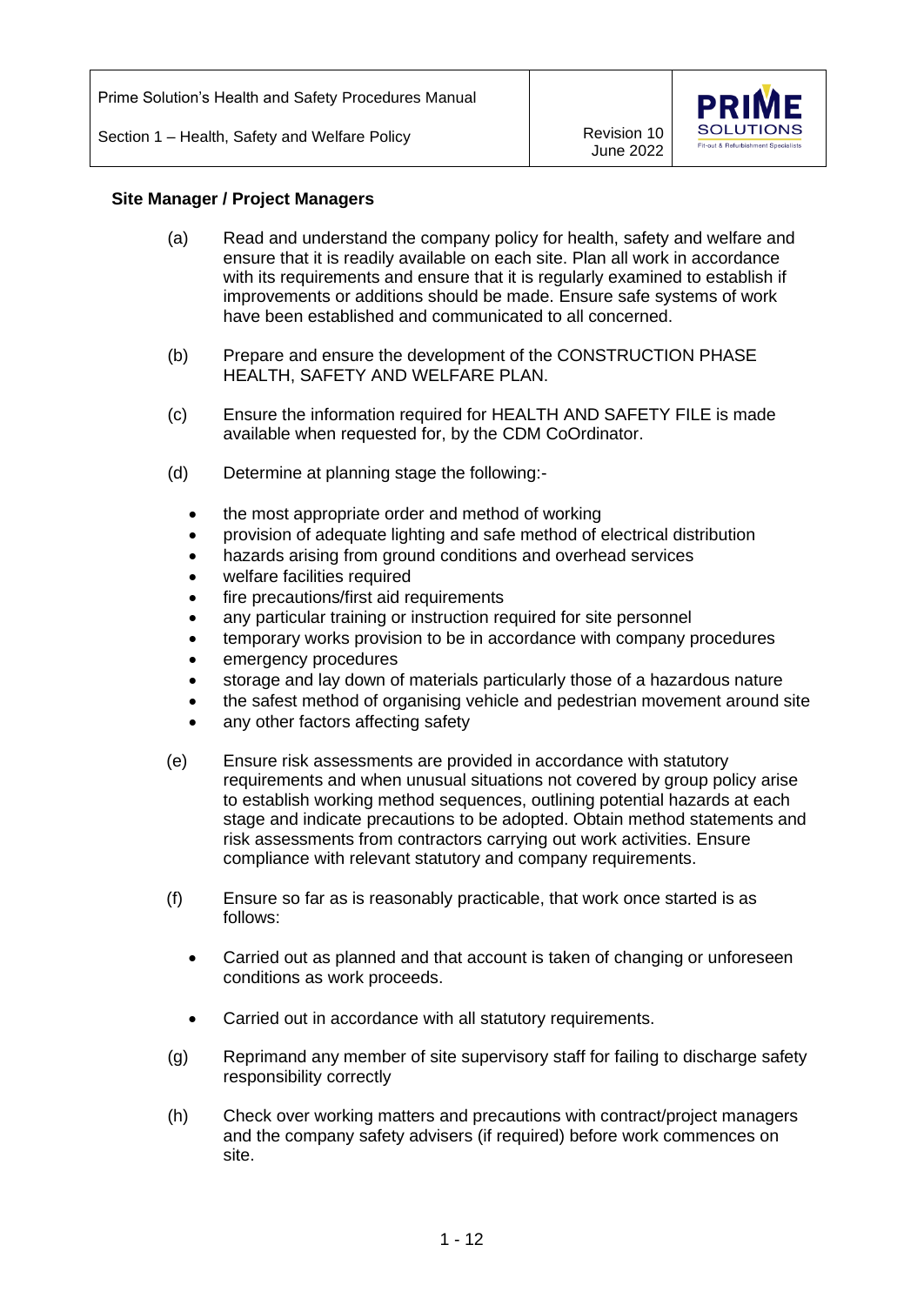

- (i) Take appropriate action when notified of disregard on site of the Company Safety Advisers advice.
- (j) Set a personal example by wearing appropriate protective clothing or equipment when visiting site and in all matters relating to health, safety and welfare.
- (k) Ensure all temporary works on site follow company procedures.
- (l) Carry out recorded safety inspections of site conditions
- (m) Co-ordinate safety activities between principle contractor, subcontractors, and any other contractor working on the site.
- (n) Ensure that all site staff and visitors are inducted to the site.
- (o) Ensure toolbox talks and other forms of consultation are held as dictated in the construction phase health and safety plan.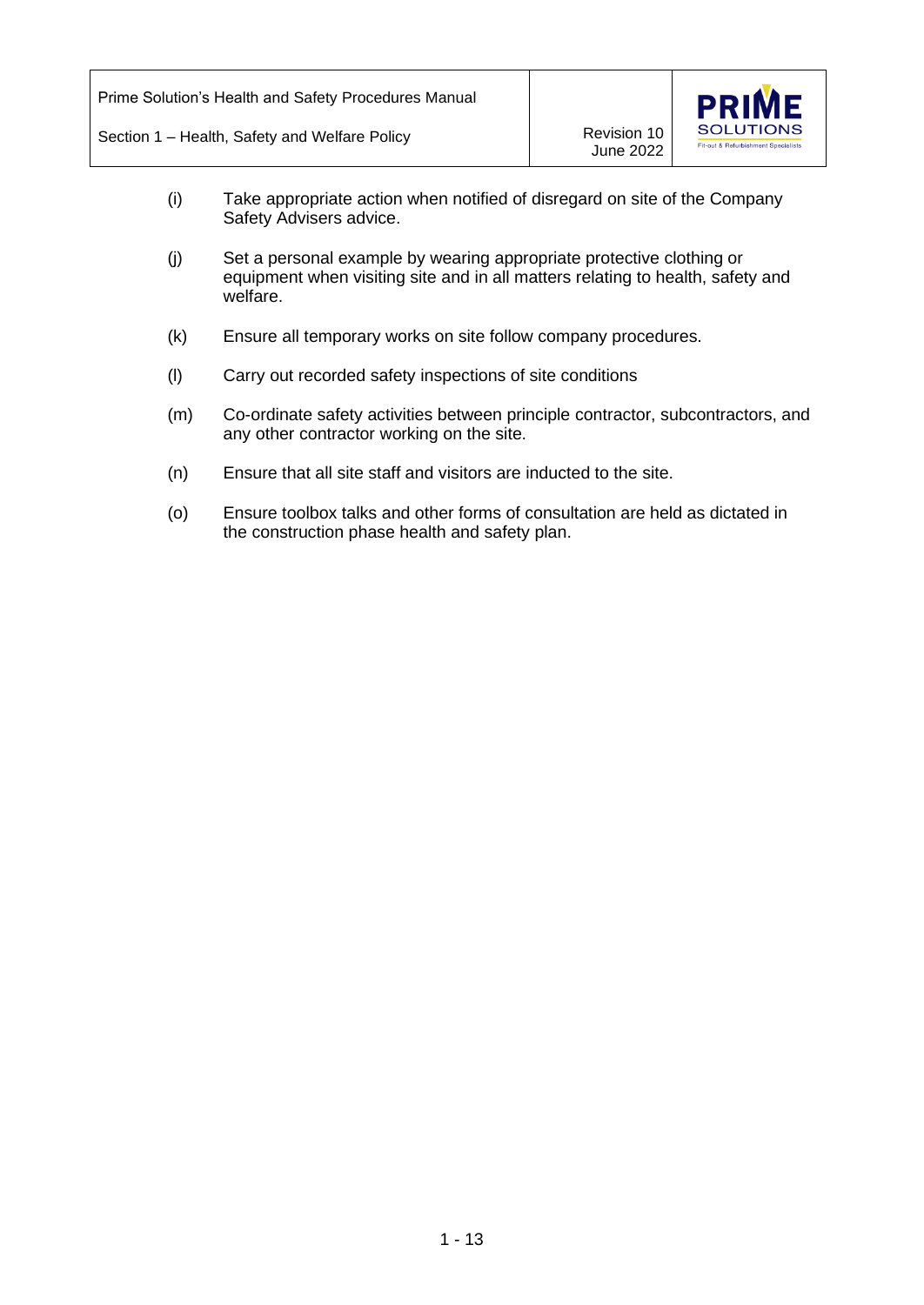Prime Solution's Health and Safety Procedures Manual

Section 1 – Health, Safety and Welfare Policy **Revision 10** Revision 10

June 2022



#### **Engineers / Assistant Site Manager / Foreperson**

- (a) Set a good example by working safety on the site and wearing the appropriate personal protective equipment.
- (b) Read and understand the company policy for health, safety and welfare contained within the site health and safety plan, and ensure employees follow its requirements were it affects them.
- (c) Ensure site rules are enforced.
- (d) Ensure that only trained and authorised workers use plant and equipment and that persons undergoing training do not operate plant and equipment unless strictly supervised by a competent person.
- (e) Ensure that employees under their control attend induction training before working on the site and that they are correctly supervised at all times.
- (f) Ensure that plant and equipment under their control or brought to site by the subcontractor has any necessary certificates of test, inspection and examination and is safe to use.
- (g) Ensure that clear instruction and information is given to persons under their control.
- (h) Carry out recorded safety inspections of site conditions
- (i) Ensure that persons under their control wear and use any personal protective equipment correctly, to manufacturers instructions and to statutory and company requirements.
- (j) Ensure that site employees under their control are given toolbox talks as required by the company safety policy and that details of control measures from risk assessments are fully explained.
- (k) Ensure that any accident/incident is reported to the site manager and that **all**  accidents are entered in the site accident register.
- (l) Ensure that access/egress routes are kept clear from obstruction, particularly escape routes and ensure that good housekeeping is observed at all times.
- (m) Ensure that any plant/equipment for use by employees under their control is checked to ensure any necessary guards or safety devices are checked by competent persons prior to use.
- (n) Liaise and co-operate with the company safety advisers during his visits.
- (o) Attend any meeting on safety issues as required.
- (p) Read and understand the responsibilities within the health and safety plan.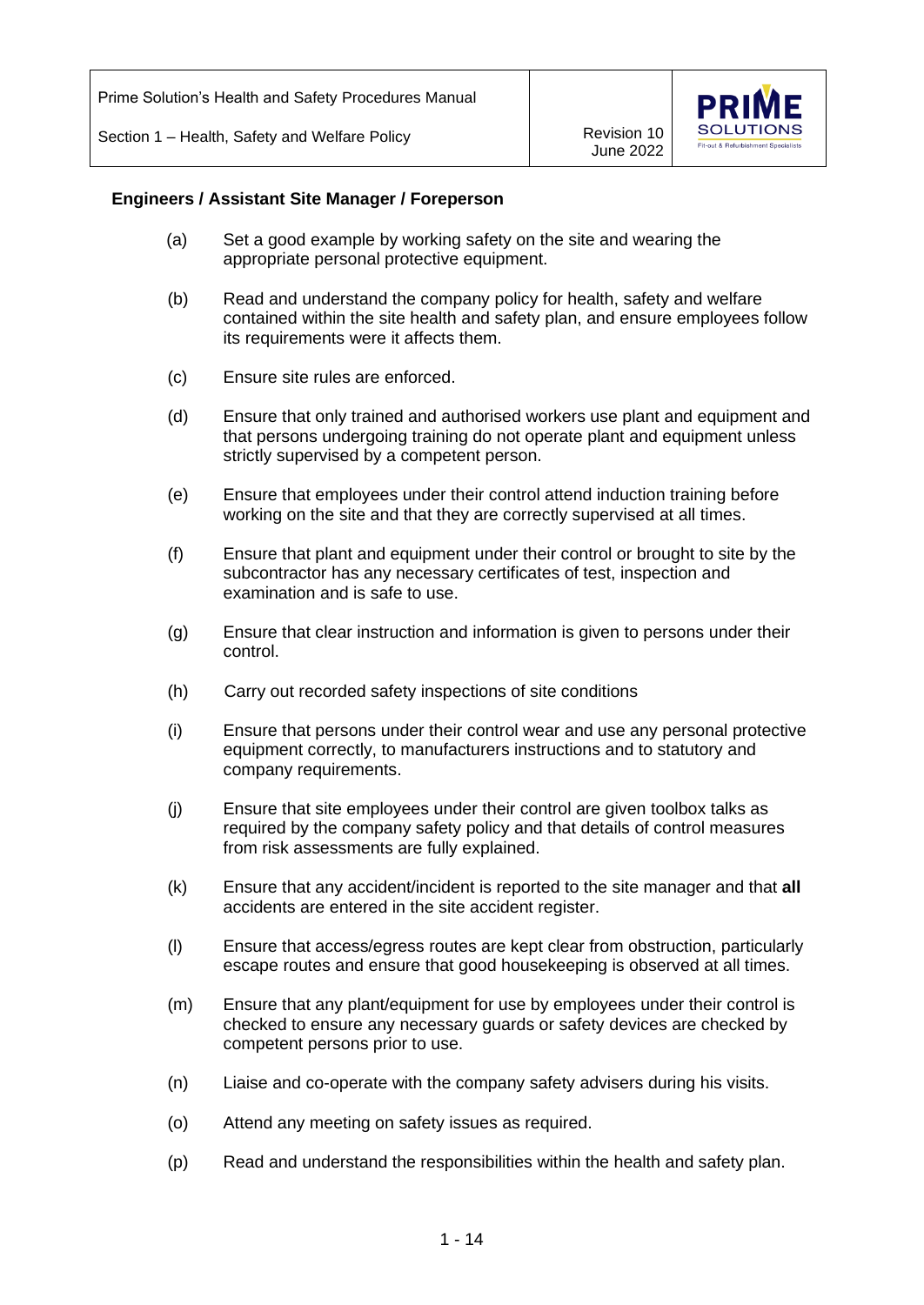

#### **Office Manager**

- (a) Read and understand the company health, safety and welfare policy and ensure that it is brought to notice of those under your control.
- (b) Ensure that all staff are given an office induction prior to starting work. Incorporating the identity of first aid trained staff, location of first aid facilities, location of fire fighting equipment and emergency procedures.
- (c) Ensure that all office equipment is safe for use and is serviced and maintained as recommended by the manufacturer.
- (d) Ensure that all staff receive the necessary training, instruction and information to operate the equipment in a safe manner.
- (e) Ensure that offices are organised to maximise safety and ensure the safety of staff and visitors.
- (f) Ensure that all accidents are reported in accordance with the company policy.
- (g) Ensure that fire certificate provisions are maintained incorporating the servicing of all fire fighting equipment, testing of alarms and evacuation procedures.
- (h) Ensure fire exit routes are kept clear at all times.
- (i) Carry out recorded safety inspections of site conditions
- (j) Set a personal example in all aspects of health, safety and welfare.
- (k) Ensure that good housekeeping is observed at all times.
- (l) Ensure that all staff work safely and do not take unnecessary risks.
- (m) Ensure good communication with all staff with regards to health, safety and welfare matters.
- (n) Ensure all staff under their control are fully aware of the defects reporting systems.
- (o) Implement new procedures/guidelines with regard to Covid 19 Secure procedures.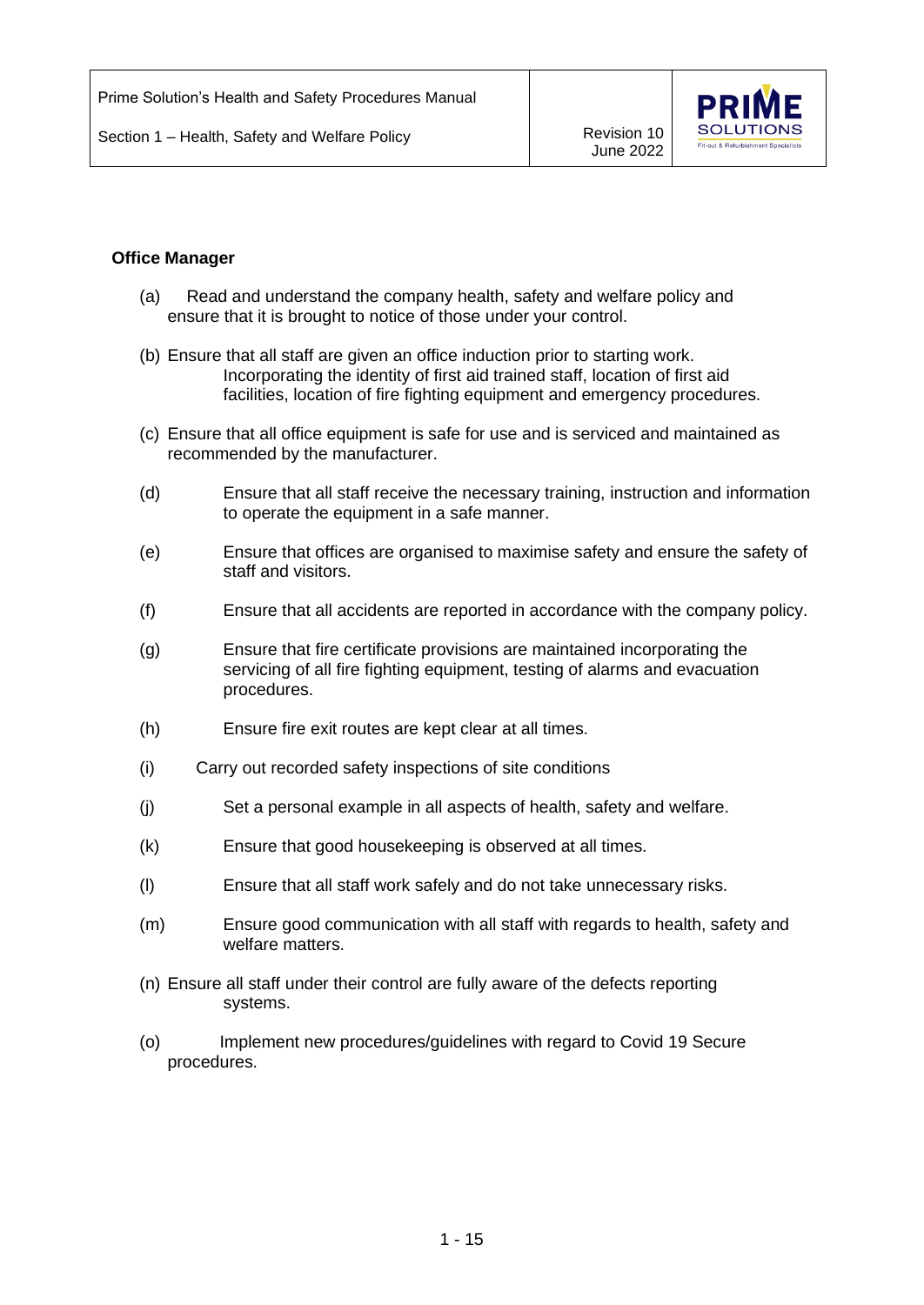

#### **Operatives**

- (a) Set a good example and work safely on the site.
- (b) Use correct tools and equipment for the job.
- (c) Keep tools in good condition.
- (d) Report to supervisor any defects in plant or equipment.
- (e) Wear provided protective clothing where necessary and maintain it in good condition.
- (f) Comply with new guidelines/procedures with regards Covid 19 Secure Procedures.
- (g) Carry out recorded safety inspections of site conditions
- (f) Refrain from horseplay.
- (g) Remember at all times that a tidy site is a safe site.
- (h) To warn new operatives of known hazards.
- (i) To suggest ways of improving safety and eliminating hazards.
- (j) To avoid improvisation which entails unnecessary risks.
- (k) Not to interfere, misuse or remove anything provided on site in the interest of health, safety and welfare.
- (l) Not to abuse the welfare facilities provided on the site.
- (m) Follow instructions and information given to them regarding safety.
- (n) Not to use plant and equipment unless trained and authorised to do so.
- (o) Attend the site safety induction before commencing work.
- (q) Read and understand their responsibilities within the health and safety plan.
- (q) Report unsafe acts to the Site Management.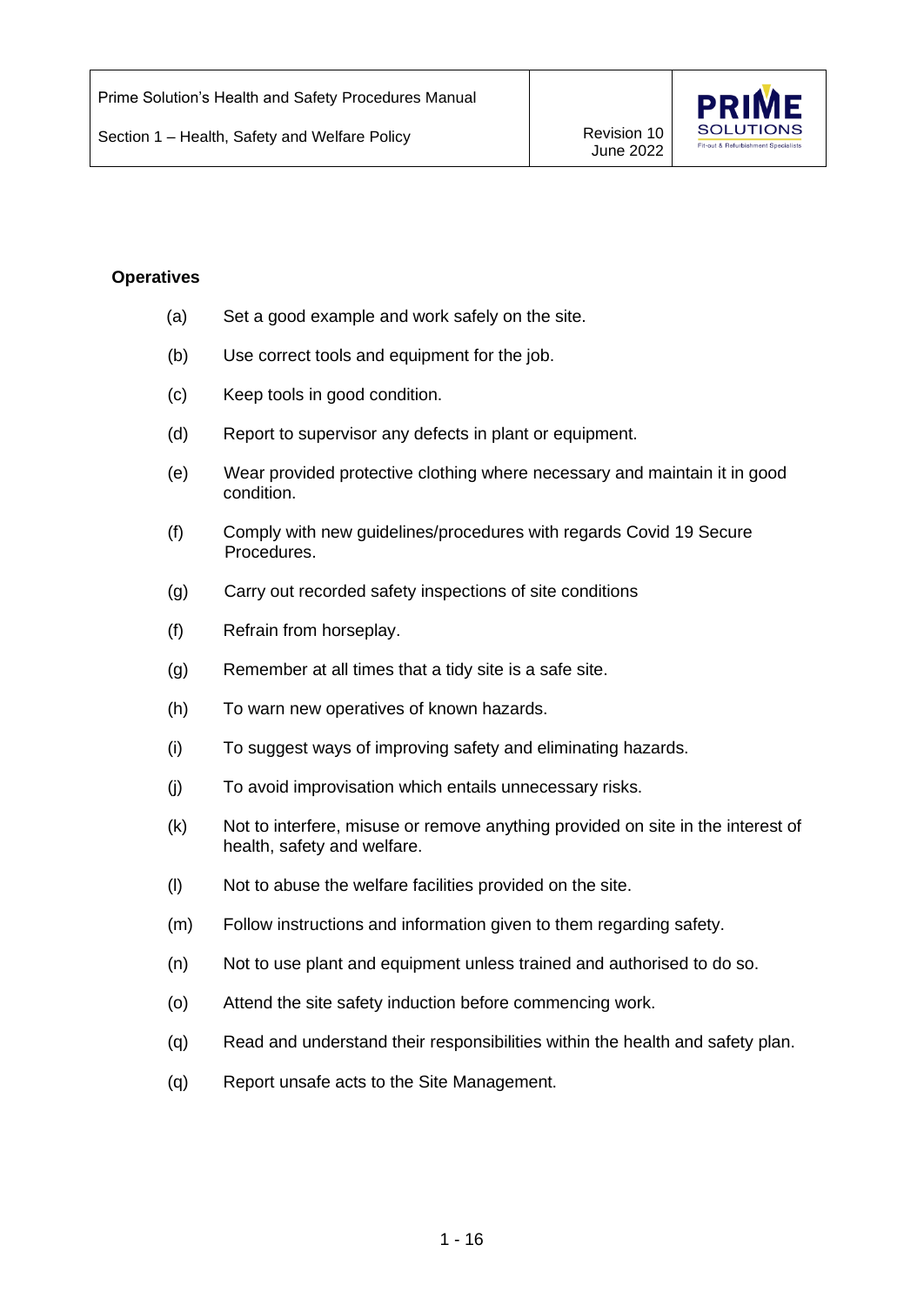

## **Office Staff**

- (a) Read and understand the company policy for health, safety and welfare and carry out their work according to its requirements.
- (b) Ensure that you are fully aware of the procedures in the event of an emergency, the positions of the fire exits and the assembly point location.
- (c) Report any defects in office equipment immediately to your line manager.
- (d) Know the position of the first aid equipment and the identity of the trained first aid personnel.
- (e) Report any accident or damage in line with the company reporting procedures.
- (f) Observe good housekeeping at all times and that corridors, doorways and floor space is kept clear and free from obstruction.
- (g) Do not attempt to lift or move articles so heavy as likely to cause injury.
- (h) Do not overreach for items on high shelves, use the equipment provided.
- (i) Do not misuse or interfere with equipment provided for the safety of you and others.
- (j) Smoking to be allowed in designated areas only.
- (k) Do not try to use, repair or maintain any equipment for which you have received no training or instruction.
- (l) Comply with new guidelines/procedures with regards Covid 19 Secure Procedures.
- (m) If in doubt ask!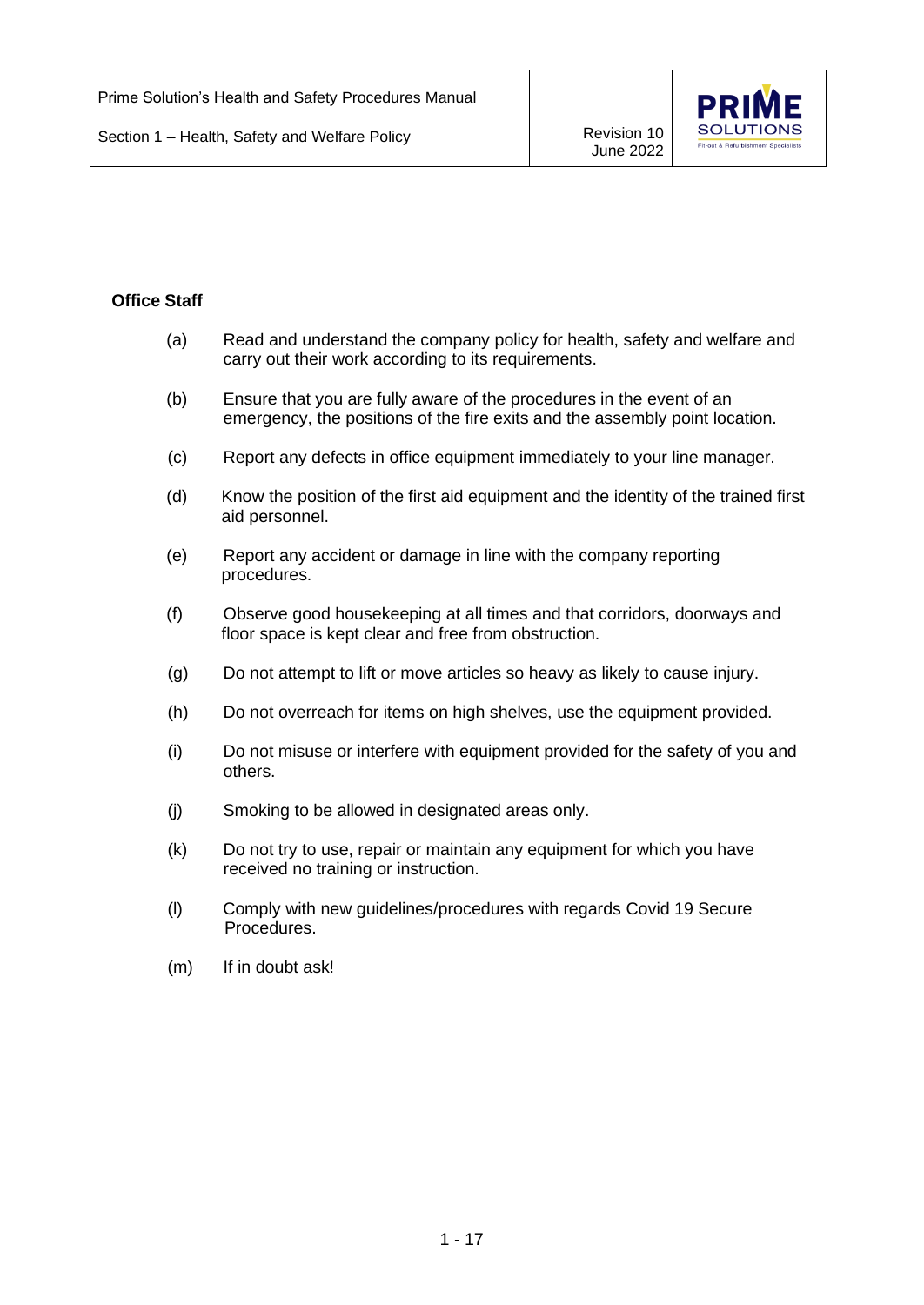

## **GENERAL ARRANGEMENTS**

#### **1.0 FIRST AID**

Where required, suitably trained and certificated First Aid personnel will be appointed for each site where the company conducts its business. The appointed person will be responsible for First Aid on site including care and maintenance of the site First Aid Kit. Ensure accident reports are carried out in accordance with the company procedure. When the first aid at work trained person leaves site emergency cover must be provided, this nominated deputy must be made aware of the company reporting procedures.

#### **2.0 ACCIDENT AND EMERGENCY PROCEDURES**

All reportable accidents, dangerous occurrences and cases of disease are to be reported promptly in accordance with Company Safety Procedure and to the Statutory Authorities as required by the Reporting of Injuries, Diseases and Dangerous Occurrence Regulations 1995 (RIDDOR). A full investigation will be carried out where required to identify causes and introduce measures to prevent recurrence. All recommendations are to be considered as a result of these investigations. Following a major incident a Major Incident Announcement will be issued to all sites and office locations informing all staff of the circumstances relating to the incident.

Any emergency procedures required (both in permanent and transient locations) will be developed according to office or site needs. In the case of the latter, measures will comply with risks identified within the construction phase health and safety plan.

#### **3.0 FIRE PRECAUTIONS**

#### HEAD OFFICE

Our office accommodation is provided by Regus as serviced office space.

With regard to fire evacuation we must comply with their rules -

As soon as the fire alarm sounds you must start evacuating the building immediately. Do not try to put out or assist in putting out any fire.

Evacuate in a calm manner - do not run!

Do not take any belongings with you.

Do not use the lifts - use the stairs.

Meet at the congregation point and report to the Regus appointed Fire Marshall so that they can check you against their signing in register.

Return to the building when you are told it is safe to do so.

#### OUR SITES

As soon as the rotary fire alarm bell (or the building installed fire alarm if applicable) sounds you must start evacuating the building and/or site immediately.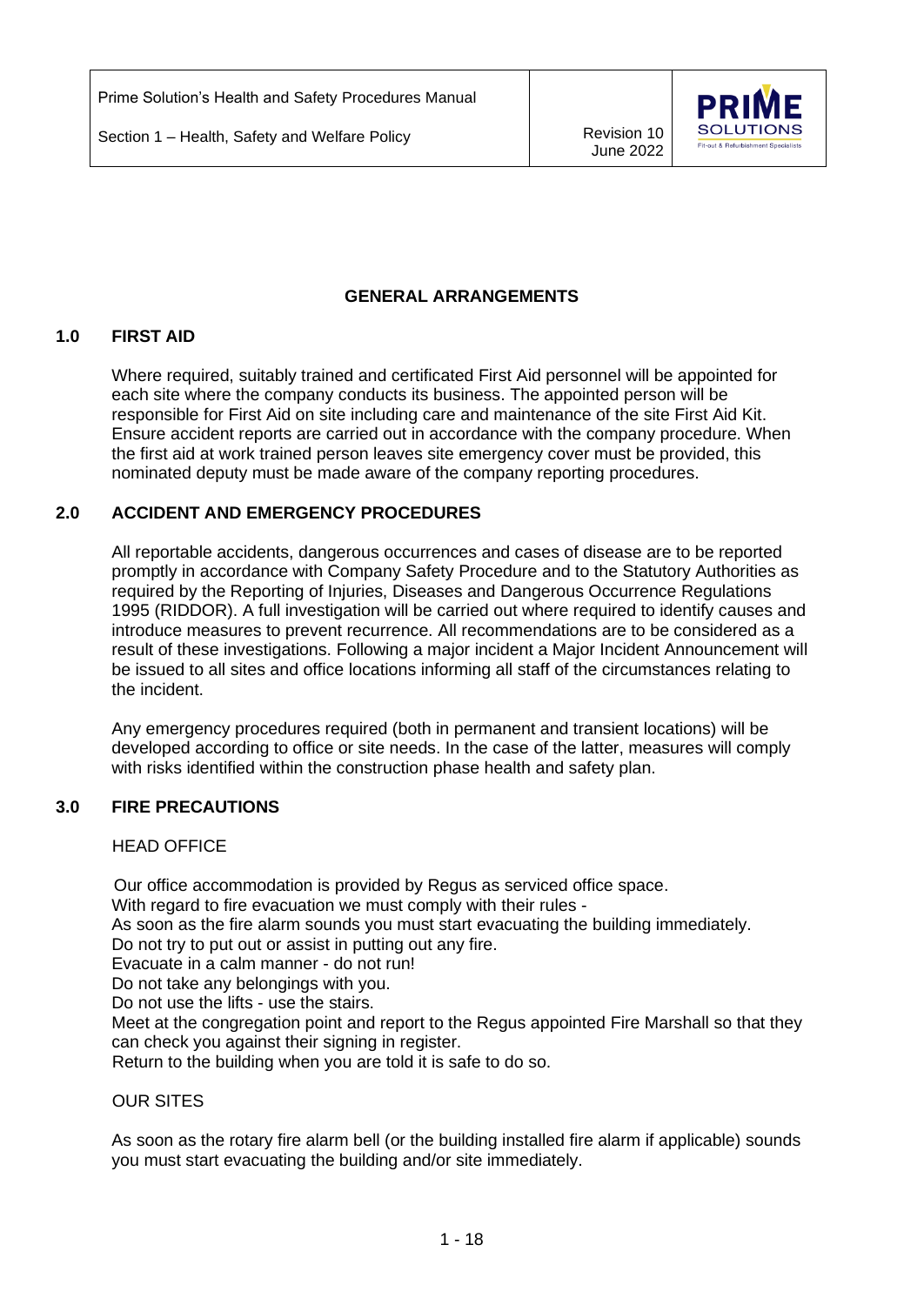June 2022



If you are the one who discovers the fire ring the rotary fire alarm bell (or activate the building installed fire alarm if applicable) AS LONG AS IT IS SAFE TO DO SO. If the fire alarm nearest to you is in or on the other side to you of the hazard then do not try to activate it. Use the appropriate fire bell at the next location on the evacuation route. Do not search for a bell.

As you evacuate, if you have not passed a bell or break glass point report the fire to the Site Office.

Do not try to put out or assist in putting out any fire.

Evacuate in a calm manner - do not run!

Do not take any belongings or tools with you.

Do not use any lifts - always use the stairs.

Meet at the congregation point and report to the Prime Solutions appointed Fire Warden (usually the Site Manager) so that they can check you against their signing in register. The Fire Marshall (or appointed person in their absence) will call the Fire Service. Return to the building and/or site when you are told it is safe to do so.

## CLIENT'S "LIVE" OPERATING BUILDINGS

 These rules will be amended when working within a client's "live" building to incorporate The clients own emergency procedures.

The company will operate a Hot Work Permit procedure. All equipment used to produce heat (welding torches, soldering irons etc) must be switched off when not in use. Under no circumstances is such equipment to be left unattended whilst switched on. Flammable liquids or materials must not be stored in the proximity of any heat source that may give rise to the production of flammable vapours or might provide a source of ignition. The storage of flammable liquids and materials must be appropriately marked and meet the current Fire Regulations.

## **4.0 HEALTH AND WELFARE FACILITIES**

The Manager responsible for the site will allocate all Health and Welfare facilities required on site. All mess rooms allocated for site use will be adequate and suitable for the total number of persons likely to use them at any one time. They will be provided to site in a clean and tidy condition, toilets and washing facilities will be provided at an adequate and suitable ratio to the number of persons employed on site. When in use, all site facilities will be maintained in a clean and tidy condition.

#### **5.0 CONSTRUCTION PHASE HEALTH AND SAFETY PLAN**

The Construction (Design and Management) Regulations 2015 (CDM) introduced the requirement for a Construction Phase Health and Safety Plan to be formulated for all projects falling within their scope. Section One of the Prime Solutions Safety Management System sets out the criteria for the formulation of the plan to satisfy the requirements set down within the CDM Regulations. The Pre-tender plan is formulated to convey relevant health and safety information to those undertaking the project and must be consulted during the development of the Construction Phase Health and Safety Plan.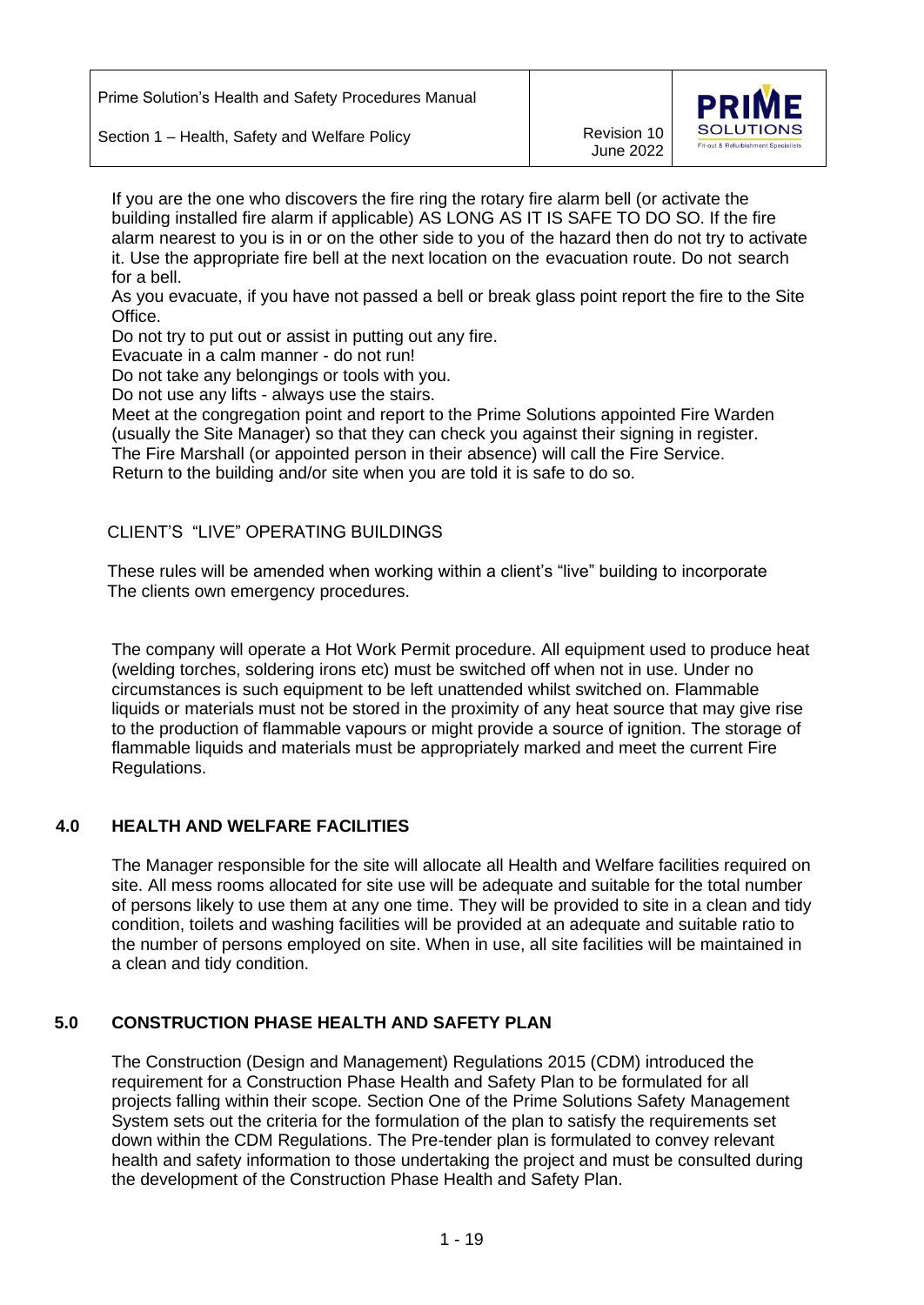

Once completed the developed plan is to be approved and then submitted to the Principal Designer prior to work commencement, who must in turn advise the Client that the plan has been sufficiently developed to allow the construction phase to begin. This development must include such measures as it is reasonable to ensure the plan contains, until the end of the construction phase arrangements that will, so far as is reasonably practicable, ensure the health and safety of all those working on or affected by the project works.

The plan is a "living document" to be supplemented as the project develops by the introduction of supporting documents such as Sub-Contractor method statements, risk assessments or any documentation relevant to the health and safety of the project.

The Principal Contractors duties are to:-

- Plan, manage and monitor construction work to ensure so far as is reasonably practicable that it is carried out without risks to health and safety, including ensuring co-ordination between all parties involved and that the general principles of prevention are applied;
- Liaise with the CDM Co-ordinator with regard to ensuring co operation between designers during the construction phase;
- Ensuring adequate welfare facilities are provided;
- Draw up site rules where necessary which are appropriate to the site and the activities that will be carried out on it;
- Give reasonable directions to contractors to enable the principal contractor to fulfil their duties under these regulations;
- Ensure that all contractors are informed of the minimum amount of time that will be allowed to them for planning and preparation before their construction work starts;
- Satisfy themselves that clients are aware of their duties, that a CDM co-ordinator has been appointed and HSE notified before they start work;
- Make sure that they are competent to address the health and safety issues likely to be involved in the management of the construction phase;
- Ensure that the construction phase is properly planned, managed and monitored, with adequately resourced, competent site management appropriate to the risk and activity.
- Ensure that all contractors are provided with the information about the project that they need to enable them to carry out their work safely and without risk to health. Requests from contractors for information should be met promptly;
- Ensure safe working and co-ordination and co-operation between contractors;
- Ensure that a suitable construction phase plan ('the plan') is:
	- (i) prepared before construction work begins,
	- o (ii) developed in discussion with, and communicated to, contractors affected by it,
	- o (iii) implemented, and
	- $\circ$  (iv) kept up to date as the project progresses;
- Satisfy themselves that the designers and contractors that they engage are competent and adequately resourced;
- Take reasonable steps to prevent unauthorised access to the site;
- Prepare and enforce any necessary site rules;
- Provide (copies of or access to) relevant parts of the plan and other information to contractors, including the self-employed, in time for them to plan their work;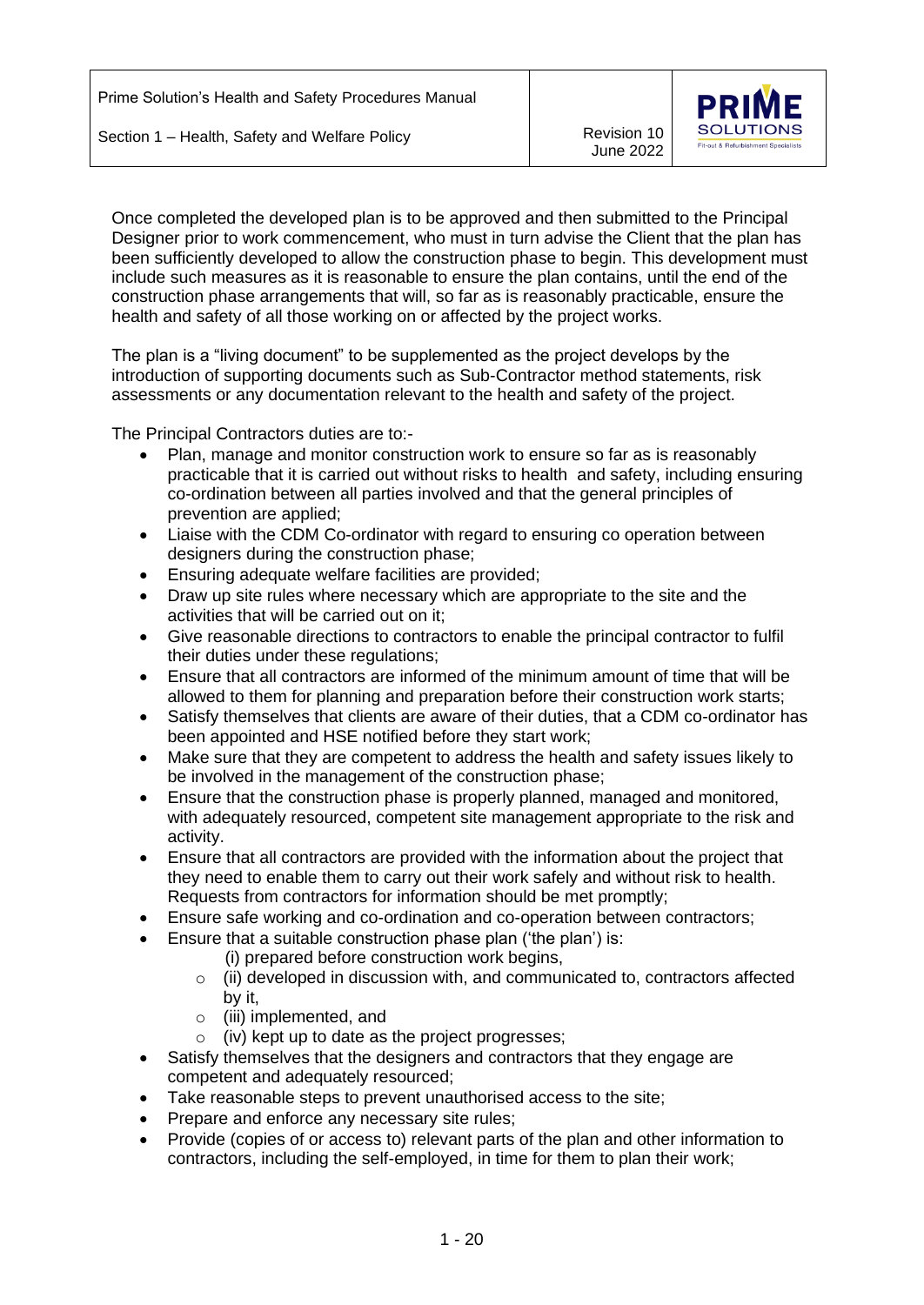June 2022



- Liaise with the CDM co-ordinator on design carried out during the construction phase, including design by specialist contractors, and its implications for the plan;
- Provide the CDM co-ordinator promptly with any information relevant to the health and safety file);
- Ensure that all the workers have been provided with suitable health and safety induction, information and training;
- Ensure that the workforce is consulted about health and safety matters
- Display the project notification.

#### **6.0 MANUAL HANDLING**

The avoidance of hazardous manual handling operations is to be avoided so far as is reasonably practicable and where such avoidance is not possible a suitable and sufficient assessment must be made. This assessment must reduce the risk of injury from those operations by mechanisation, automation and careful planning of such activities. Manual handling assessments to be carried out in accordance with the Prime Solution safety management system.

#### **7.0 COSHH**

The company uses a range of materials, such as paints, wood treatment chemicals, adhesive and many more. Some of these substances have potential for causing ill health, but if handled properly and with due regard for the risks involved the chance of harm can be minimised.

#### ACTION PLAN

- Identify the problem.
- Assess it, measure it, get some idea of the scale.
- Decide on a method of solving the problem.
- Implement the chosen method of solving the problem.
- Check that the method is being implemented properly.
- Check that the method works monitor the outcome.

The aim is the protection of health, in which everyone has an interest in ensuring success. While planning the approach, site operatives shall be consulted; assessments shall be communicated to the end user in accordance with the Prime Solution safety management system.

#### **8.0 SAFE SYSTEMS OF WORK**

The company shall ensure that Safe Systems of Work are provided and supplied to all personnel who will require the information held therein, to undergo a given task in an adequate, appropriate and correct manner in relation to Health and Safety. Specific Hazard data sheets/risk assessments/method statements shall be provided during all hazardous operations.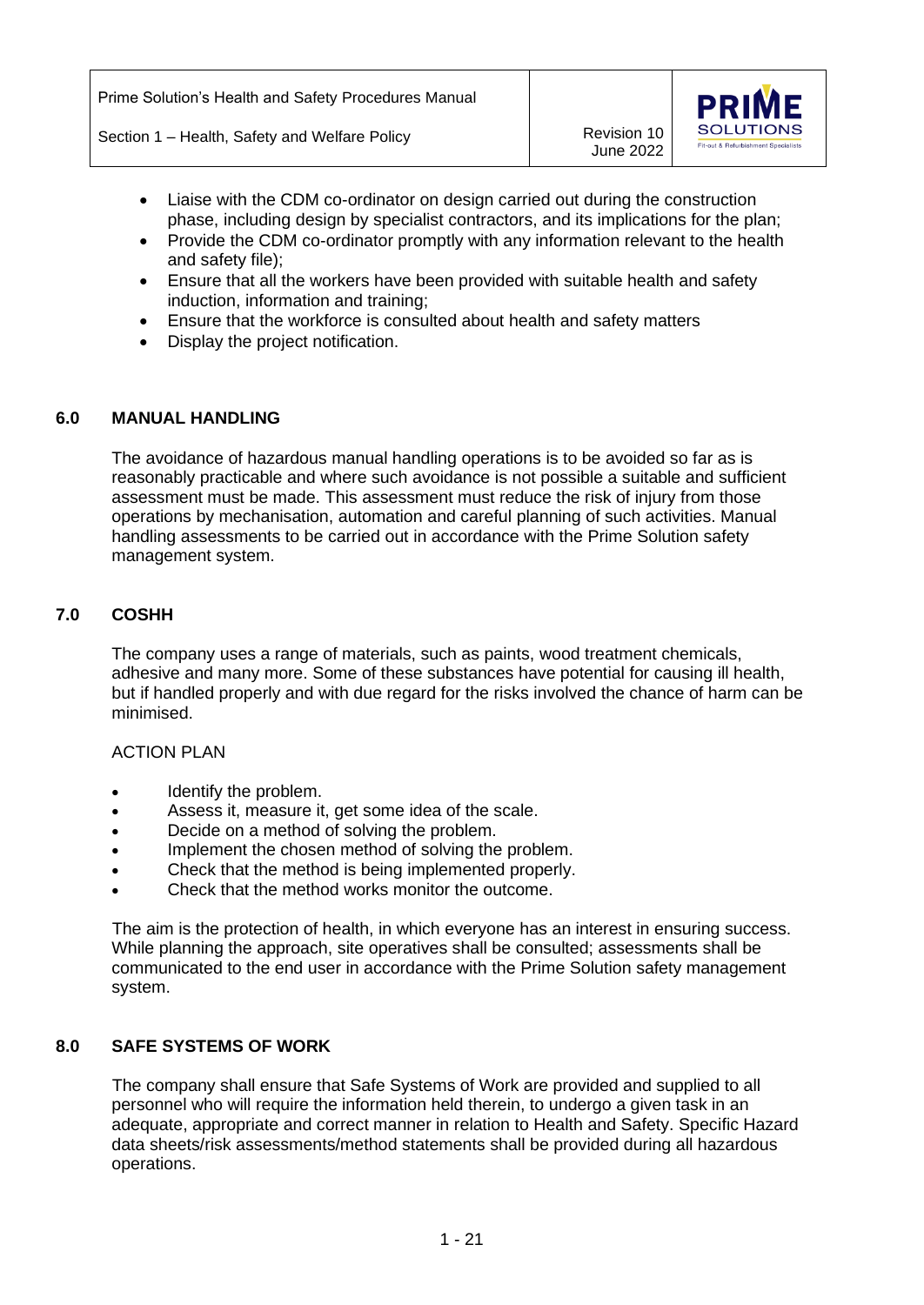June 2022



## SAFF PLACES OF WORK

The company shall ensure so far as reasonably practicable, that an adequate safe place of work is achieved and maintained, with correct and adequate training and supervision. The aim of the company is to complete a given operation with a high standard of safety in compliance with existing legislation.

#### METHOD STATEMENTS

Shall be provided prior to hazardous operations e.g. Steel Erection, Roof Work etc by the Manager/Sub-Contractor in charge of the particular task. Method Statements must be approved by site supervision prior to the work carried out.

#### RISK ASSESSMENTS

Risk assessments are a legal requirement and must be carried out and recorded for all activities where a hazard exists with the potential to cause significant harm to the health and safety of Prime Solutions' employees and those persons affected by the works. Where subcontract activities are carried out, written risk assessments must be produced by the subcontractor concerned and appended to the site health and safety plan.

#### **9.0 VISITORS TO SITE**

The safety and well being of visitors to the company must be considered at all times. The following actions must be undertaken to ensure visitors are accounted for and protected from danger. Visitors must be escorted at all times whilst on the company's premises. Protective clothing must be made available to the visitor where necessary; this is to include orange high visibility vests and red safety helmets to enable instant identification. Visitors must not be allowed to touch or operate any equipment unless this is the specific reason for their visit. HSE to be given full co-operation during site inspections and findings to be reported to head office at the earliest opportunity.

#### **10.0 FOREIGN VISITORS OR WORKERS**

Anybody who visits site that cannot understand English, initially needs assessing in order to understand their limitations within the site environment. Once the assessment has been carried out, if it is found that they do not meet the basic requirements of receiving and passing on basic essential information that maintains theirs and everyone else's safety, then measures must be put in place to provide this.

 This can take the form of information that is "comprehensible"; in other words provided in a format that can be understood by the visitor or worker. This can take the form of pictures and diagrams; or posters with essential phrases on them translated into other languages.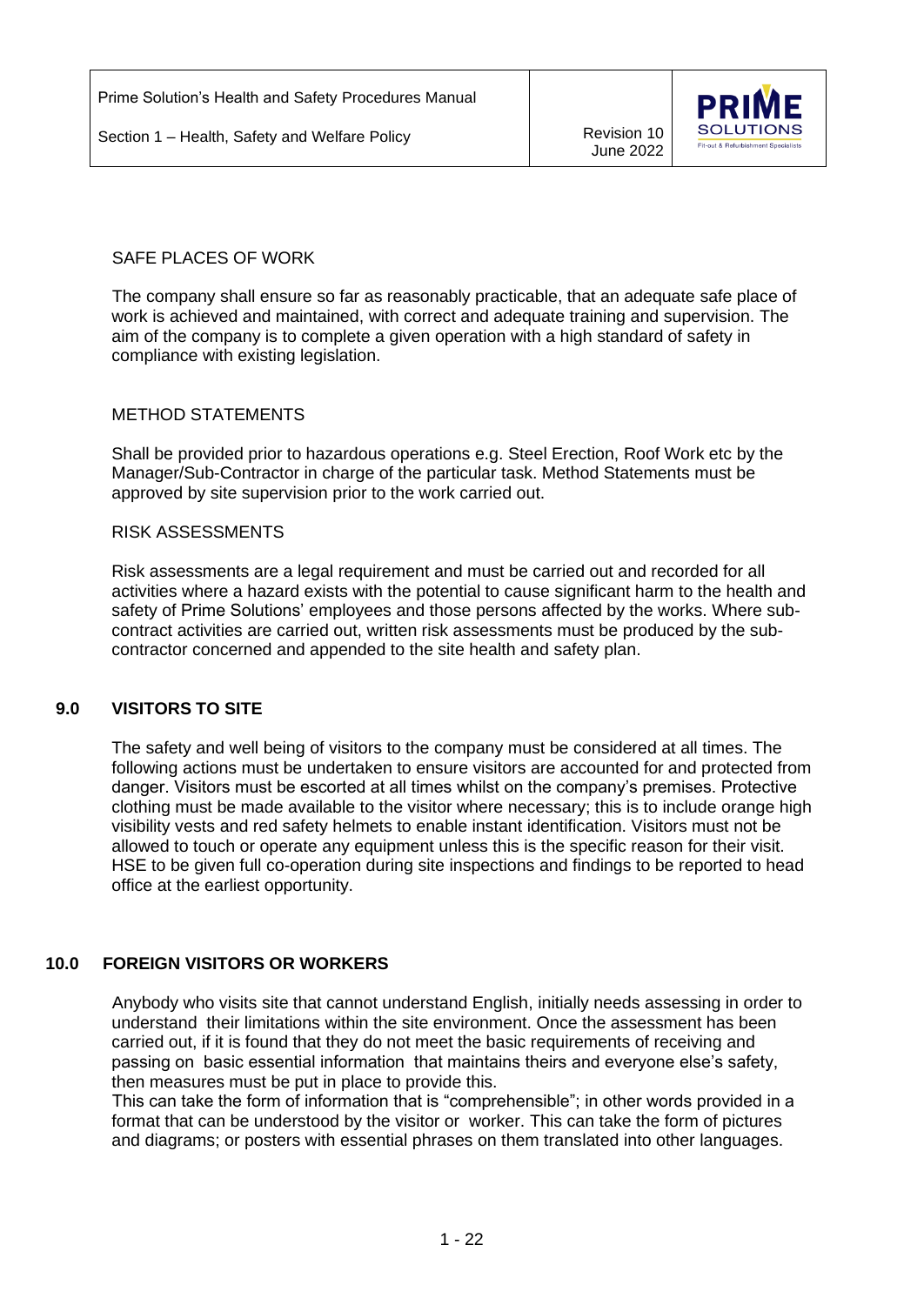June 2022



 There may be a co-worker who speaks both English and the other language that can be used to communicate with them; but in turn their competence both technically and as a translator must be assessed first.

## **11.0 YOUNG PERSONS**

The Management of Health and Safety At Work (Amendment) Regulations 2006 require that employers ensure the Health and Safety of young persons (Over 16 and under 18 years of age) by suitable and sufficient Risk Assessment taking into account their immaturity and lack of experience etc. Prime Solutions will provide suitable and sufficient Risk Assessment for any young persons brought into to the workplace. They also expect any Sub-contractor used by them to ensure the same requirements are met.

## **12.0 WORKING AT HEIGHT**

The Work at Height Regulations 2005 require that unless working at height can be avoided, a safe system of work must be implemented to prevent falls from height. The work needs to be properly planned, risk assessment based and that it is carried out safely.

#### PROVISION OF SCAFFOLDING

As work may be required to be done at heights which cannot be reached from the ground, means will be provided to raise the operative to a suitable working level and a platform will be built from which the job can be completed safely. The variety of scaffold equipment available is sufficient to erect a platform to suit every kind of work that needs to be done. It is vital that all working platforms should be properly constructed, provide adequate space for operative, tools and materials.

Scaffold will only be erected or altered by competent persons only and handover certificates issued by the erector where required, access to the working platforms to be provided by the erector. All scaffold will be erected in accordance with the requirements of Schedule 4 of The Inspection Of Places Of Work At Height (Regulation 13) of The Work At Height Regulations 2005 - The Use of Fall Arrest Equipment whilst Erecting, Altering & Dismantling Scaffolding. Scafftag or similar systems will be introduced and recorded inspections will take place every 7 days or following inclement weather. The individual user prior to access should visually inspect scaffolds and report any defects to the Site Manager.

#### SAFE USE OF LADDERS

Ladders should only be used for work of a short duration. Ladders shall be of sound condition and fit for the purpose intended, the foot of the ladder should be supported on a firm level surface, at the correct angle and should not rest either on loose material or on the equipment to gain extra height. The top of the ladder shall be securely fixed to the structure so that it cannot slip. While lashing etc are being secured the ladder shall be footed, the ladder should extend 5 rungs above the step off point. Ladders (including stepladders) are provided as an access to a work area only and should not be used for transporting materials to work area or carrying out short duration work unless a three-point contact with the ladder frame can be maintained.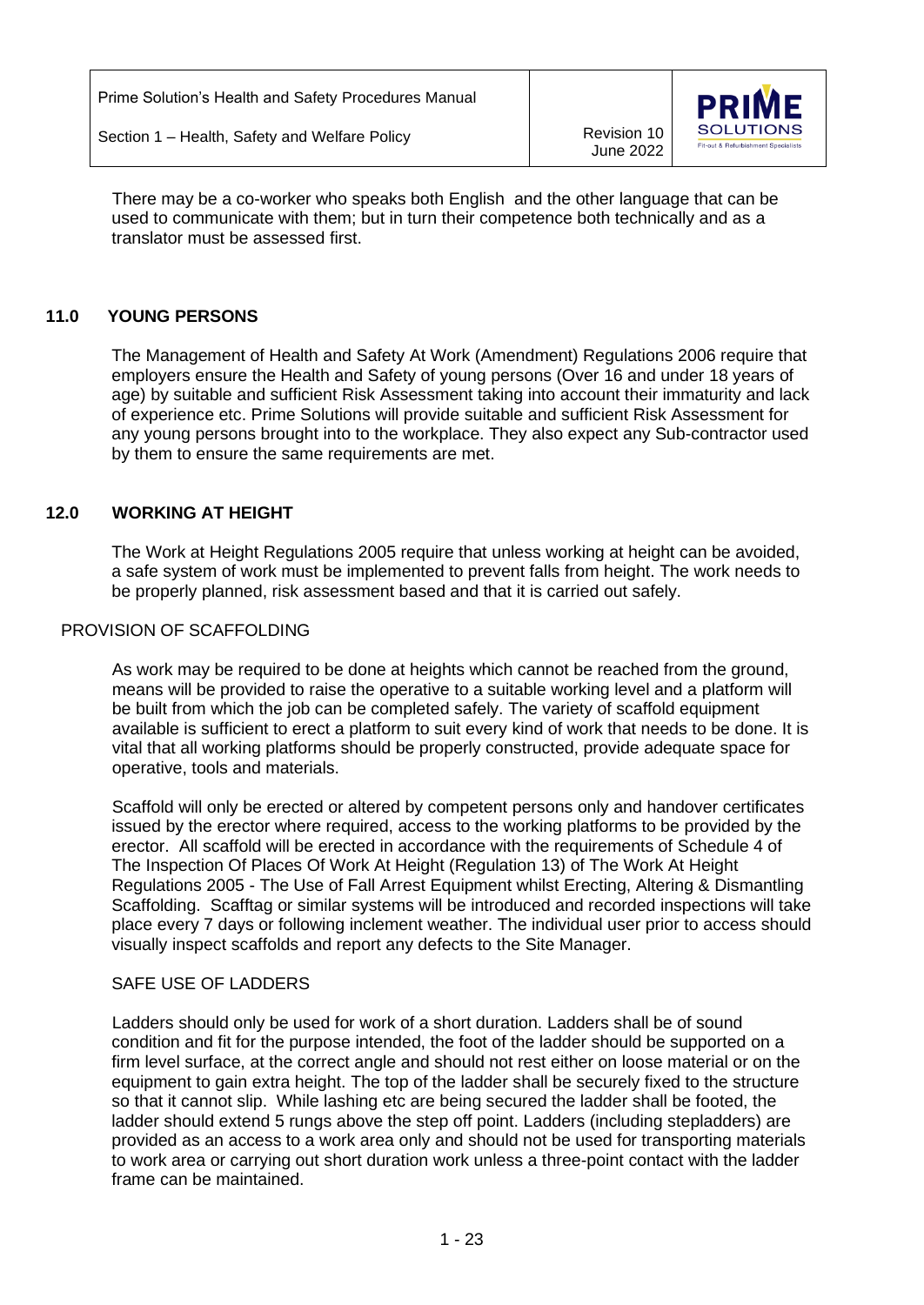June 2022



## **13.0 ROOF WORK**

As a high-risk activity it is important that any roofwork operation is pre-planned. As falls are the major cause of accidents, precautions must be taken, either to prevent an operative from falling, or if that is not practicable, to prevent the fall from leading to serious injury. The particular hazards of each job and the best means of overcoming them must be considered so that a safe method of work can be established a detailed written method statement shall be prepared.

#### FRAGILE ROOFWORK

Before any roof is used as a means of access or as a place of work during any operation, whether its construction repair, maintenance, it is essential to identify parts covered with fragile materials and decide on the precautions to be taken.

Materials, which must be regarded as fragile, include: -

Plastic sheeting, corrugated steel sheeting (rusty), glass, wood, wool slabs may also be liable to fracture. The number of boards or ladders required will depend on the nature of the work, the type of roof and the access to it, and the number of persons carrying out the work.

When required safety harnesses, belts and nets shall be provided. Ensure that suitable anchorage points capable of withstanding any anticipated shock load are available. When nets are provided the manufacturers advice shall be sought on the suitability of any particular net for the purpose for which it is to be used. When work from a roof may endanger the public by falling materials, brickguards/fans or other similar precautions shall be provided.

## **14.0 ELECTRICITY**

Appointed Contractors will carry out Portable Appliance Testing (PAT) at company locations. Nominated NICEIC or ECA approved contractors will carry out electrical connections, checks and alterations to temporary accommodation.

Temporary electricity supplies to site accommodation shall be tested on installation and at three monthly intervals. Visual inspections of cables and cable routes shall be undertaken daily and appropriate corrective action taken where defects are apparent.

#### OVERHEAD POWER LINES

Generally electricity supplies above 33,000 volts are routed overhead below this voltage they may be overhead or underground. Overhead lines are normally un-insulated and can be lethal if contact or near contact is made. Electric arcs may jump a considerable distance. If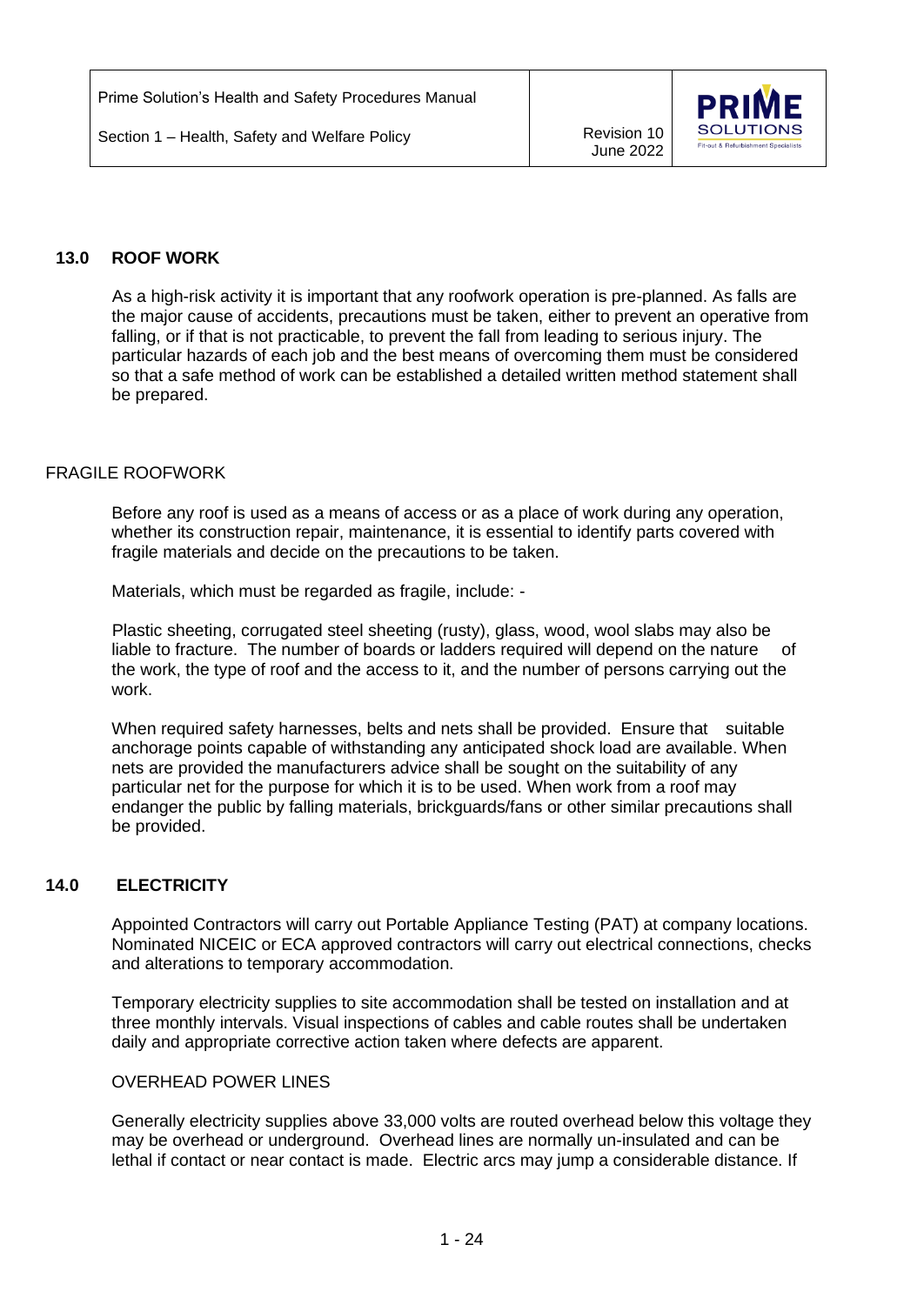

work is required to be carried out near overhead power lines, the Area Electricity Board shall be consulted before work commences and a safe system of work devised and implemented.

# PORTABLE ELECTRIC TOOLS

There is a constant risk of electric shock whilst on site. Therefore, 110V systems, tools, temporary lighting and other equipment shall be used at all times. Where this is not practicable, residual current devices shall be provided for use with 240V mains supply. Routine inspection and preventive maintenance are essential, all tools and equipment shall be inspected by a competent person for signs of damage or deterioration. The Site Manager is responsible for checking that all portable electrical equipment that is brought on to site by hire companies and subcontractors is powered by 110V and has the relevant PAT test certificate where relevant.

# **15.0 BURIED SERVICES**

Before any digging on building sites or roadworks are undertaken a survey of the area shall be conduced by the Site Agent/Supervisor. The company shall approach this type of work systematically, using plans and other positive information (e.g. the existence of street lamps and junction boxes, cable locators and safe digging practices).

The owners of the services shall be contacted to obtain plans to show the approximate line and depth of known cables. If possible cable routes shall be avoided, a cable-locating device shall be used to trace the position of the cable as accurately as possible in connection with any available cable plans. The line of any cable shall be noted and marked using paint, wooden pegs, waterproof chalk etc NEVER USE SHARP SPIKES.

Power tools shall not be used within 0.6m of the indicated line of the cable. If necessary the cable can be exposed using hand tools with care. Spades and shovels will be used rather than forks or picks. To disturb concrete in which cables are embedded, the cables should be made dead or an alternative safe method of excavation agreed with the electricity board or owner of the service. If in any doubt about whether an exposed service is live or dead, it shall always be treated as live.

## **16.0 EXCAVATIONS**

Almost all construction work involves some form of excavation (drains, sewers etc), all excavations can be dangerous so precautions are always taken. Neither the shallowness of an excavation or the appearance of the ground should be automatically taken as an indication of safety. The company will operate a Permit-to-Dig procedure.

## SUPPORT

Adequate support depends on the type of excavation, the nature of the ground and ground water condition. There is no minimum depth requirement for the shoring of excavations. For trenches up to 4.60m deep, a survey of the soil prior to excavation by a trained and experienced person should be provided. The results will then determine a suitable method of excavation and support. Where larger excavations are concerned, a specialist engineer shall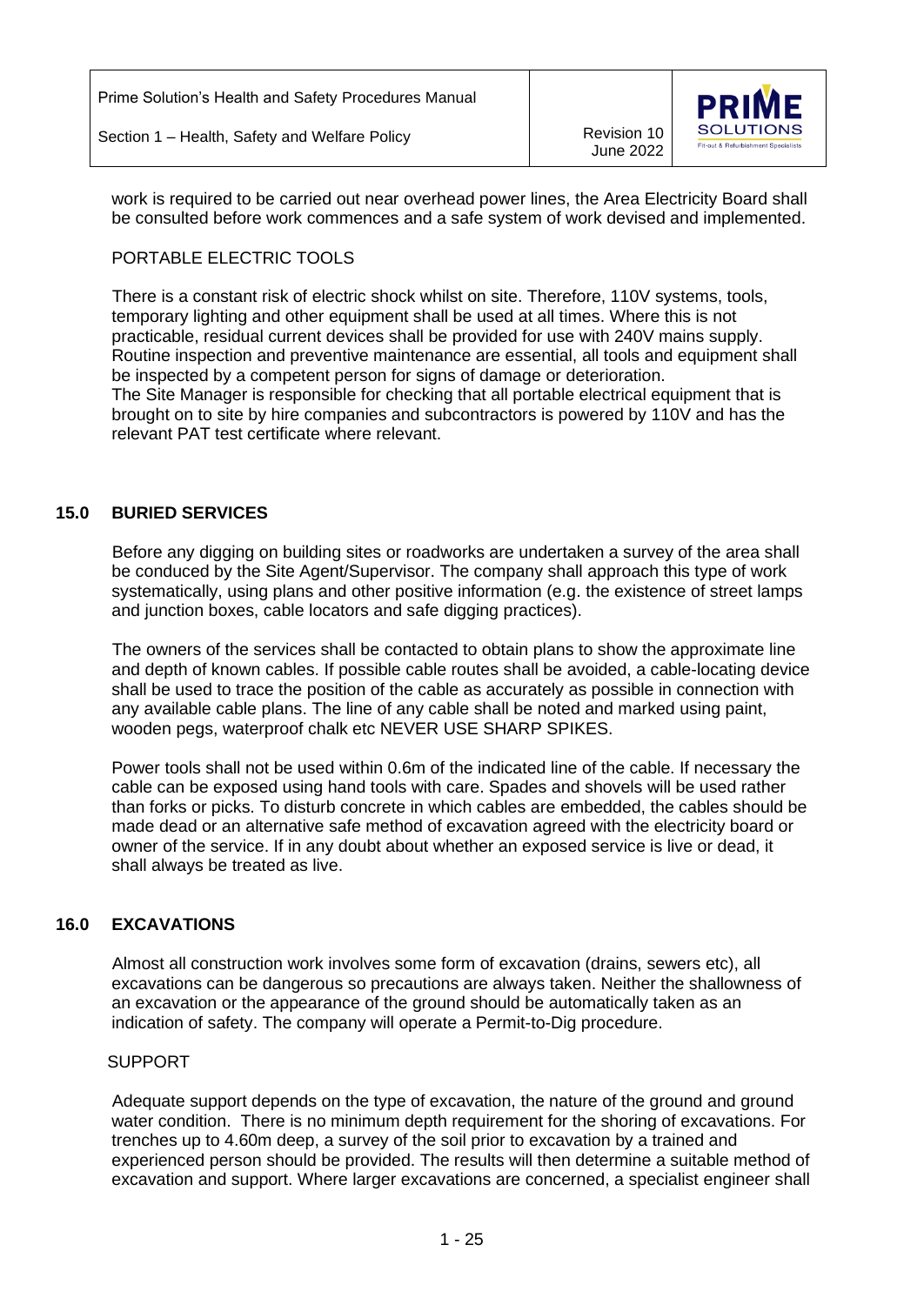June 2022



be consulted. Adequate supplies of support materials shall be available before the excavation commences and will be of sound, free of defects, of adequate strength and properly maintained. Supports shall be fixed securely to prevent displacement. Conventional timber shuttering or steel trench sheets and adjustable props shall be used all times. Care shall be taken to see that excavation work does not jeopardise the stability of any adjacent structure.

## ACCESS

Safe means of access and egress excavation shall be provided. Ladders shall be securely fixed and properly maintained and shall permit quick and easy escape in case of flooding or falls of materials. Climbing into or out of excavations using the whaling and struts shall be prohibited.

## GUARDING EXCAVATIONS

Where a person may fall more than 2m, suitable barriers shall be erected, shallow excavations shall have suitable barriers erected when persons may fall into them. Barriers shall service to keep materials, plant and equipment away from the edges of an excavation. Barriers may be removed to permit access of men, plant and equipment etc; they shall be replaced as soon as possible. Spoil heaps can form part of the barrier. During darkness the edges of an excavation shall be marked with lights, where there is a danger to the general public.

Where excavation work is carried out on the highway, Local Authority approval is necessary and appropriate barricades and warning notices shall be erected to comply with the New Roads and Streetworks Act 1991 and the Highways Act 1980. Adequate hazard warning shall be provided during the hours of darkness and fog. Where vehicles are used for tipping materials into excavation, safety measures such as stop blocks shall be used to prevent the vehicle overrunning the edge. They shall be placed at a sufficient distance from the edge to avoid the danger of it breaking away under the weight of the vehicle.

#### MAINTENANCE, INSPECTION AND EXAMINATION

All excavations shall be inspected before work starts and thoroughly examined weekly, or after substantial damage. A record of these examinations shall be recorded on the appropriate form.

## **17.0 LIFTING EQUIPMENT**

Lifting equipment is defined as work equipment used for lifting, lowering and suspending of loads (including persons) and any attachments for anchoring, fixing or supporting the load. All lifts shall be properly planned, appropriately supervised by a competent person and carried out in a safe manner. All equipment and accessories must be tested in accordance with current legislation and copies of certification held on site.

Where a crane is hired, the responsibility for ensuring that the regulations are complied with generally lies with the hirer/users not the Hire Company. This may also apply when the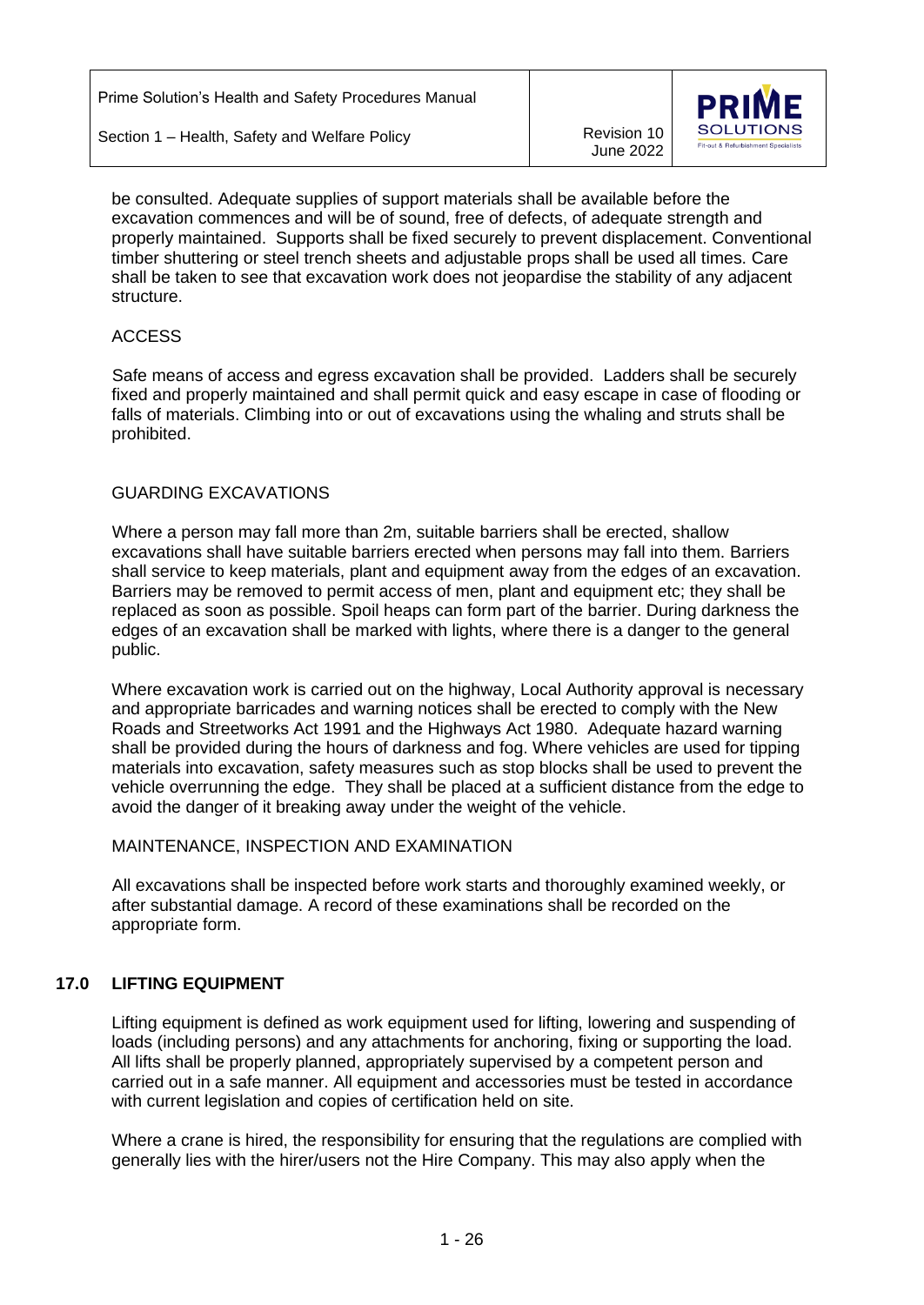June 2022



crane is travelling on the road. Clarification of responsibilities shall be sought with crane hirers and the following documentation requested prior to work commencement.

- 4 yearly thorough test and examination.
- 12 monthly test and examination.
- 6 monthly test certificates for slings, chains, man baskets, associated lifting gear.
- Operators certificates.
- Method statement/risk assessments for work to be carried out.
- Name of nominated competent person supervising the lifting operation.

Automatic safe load indicators, radius load indicators and motion limit switches, together with their audio-visual warning systems shall be fitted to cranes and other lifting appliances. All cranes and other lifting appliances shall be clearly marked with their maximum safe working

load (SWL). If the driver cannot see his load during the whole lifting operation he shall have one or more trained signaller (banksmen) or some other signalling system to enable him to handle the load safely. Where tower cranes are used a thorough test and examination must be carried out after erection and before being put into use for the first time.

## **18.0 WORK EQUIPMENT**

The term work equipment has a wide application; some kinds of plant and equipment have already been dealt with under their own headings. Work equipment can be defined as any machinery, equipment, appliance, apparatus tool or installation for use at work. At all times the requirements of the Provision and Use of Work Equipment Regulations 1998 must apply.

#### **19.0 MOBILE PLANT**

When plant is constantly moving on or around a site or being relocated, the factors that create hazards and cause accidents may be more difficult to anticipate and eliminate. Construction Phase Health and Safety Plans must include the provision for restricting the movement of site traffic to fixed routes and access points, by including a written traffic management procedure. Planning should include the procedures for the off-loading, distribution and storage of materials The importance of safety instruction and on-site planning for safety must be emphasised by the Site Manager.

#### **20.0 CONFINED SPACES**

A confined space is a general term used for any enclosed workplace that has limited access and poor natural ventilation e.g. a roof space , or a confined small area in a room, trenches, tanks, lift shafts, or, working with certain adhesives, solvents, brazing, welding and cutting etc. So even a room that may eventually become occupied could all too easily become potentially hazardous if the air within the confined space becomes deficient in oxygen or contaminated by dangerous dust, fumes, gas or vapour.

It is essential therefore that wherever work is to be carried out in any confined space, that adequate ventilation will be provided and maintained. That suitable and adequate means of access to and egress from the confined space will be provided and maintained.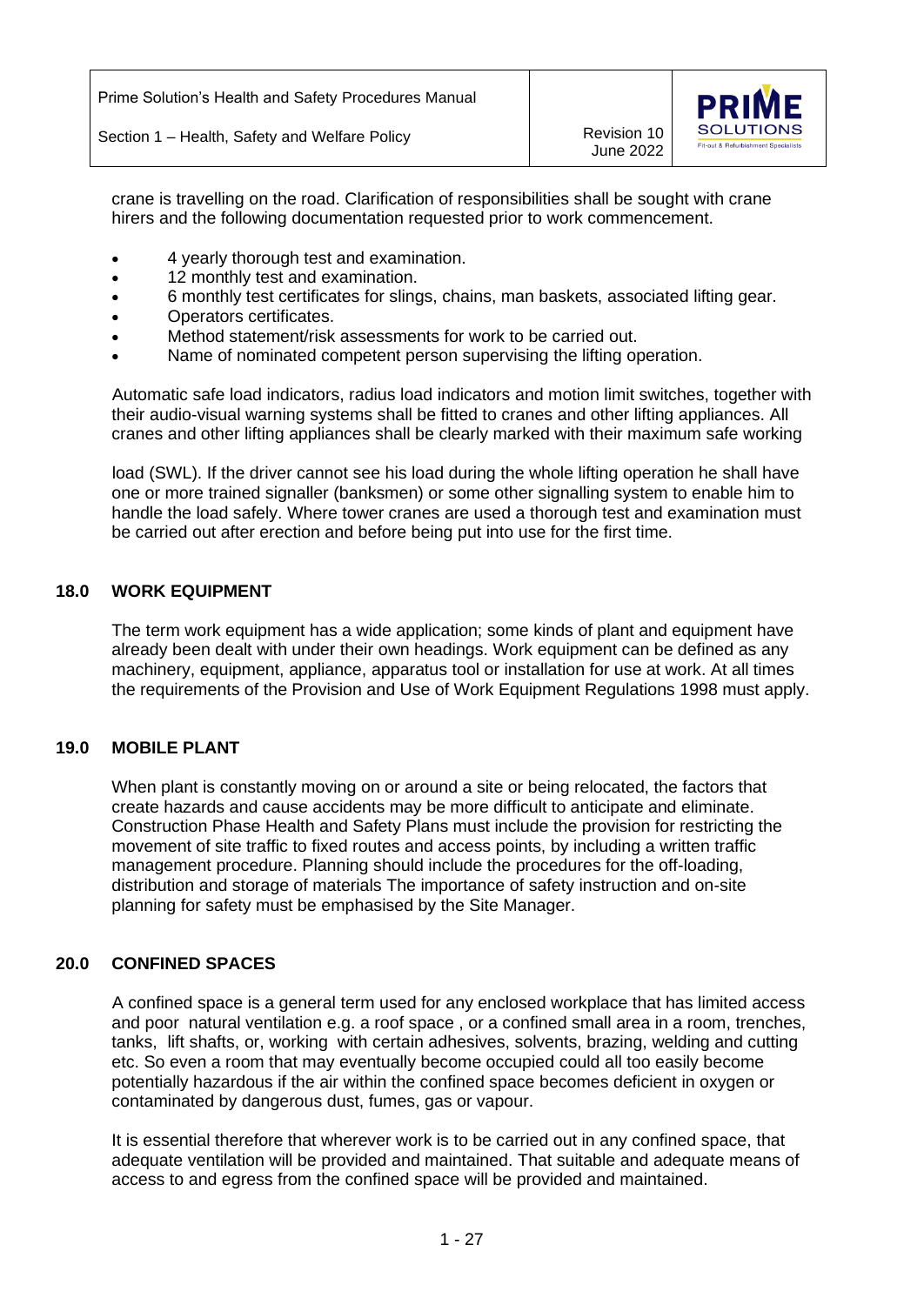June 2022



It may be necessary that the air in certain confined spaces will require monitoring before work commences and at regular intervals during work procedures. When planning work in any confined space the possibility of a lack of oxygen must be considered. Before any confined space working is allowed the environment to be worked must be tested by a competent person and a Permit to Enter issued.

## **21.0 ASBESTOS**

A licensed sub-contractor must be used to remove asbestos material with full documentation provided prior to work commencement; HSE to be notified as required 14 days before removal begins. Method statements and risk assessments will be communicated to all persons carrying out or affected by asbestos removal works.

 In the event that operatives are going to work in an environment whereby the discovery of an asbestos contained material is likely, then operatives will only be used in that situation who have had proper asbestos awareness training.

 It is strongly stressed though, that working with asbestos containing materials is an absolute last resort, and company policy is that normally all our projects have already had any asbestos removed before our operatives even enter the building.

## **22.0 CONTROL OF WASTE**

Waste produced on site will be deposited in skips to be removed and replaced as required. The Skip Company will be fully registered for waste disposal and must provide a duty of care waste transfer notice to be filed in the site office. Details of tipping locations to be forwarded to relevant parties as required.

A specialist-licensed sub-contractor who will supply all necessary safety documentation prior to starting on site will remove contaminated waste. Duty of care controlled waste certificates will be provided and a copy of Certificate of Registration under The Control of Pollution (Amendment) Act 1989 will be available following removal.

## **23.0 PERSONAL PROTECTIVE EQUIPMENT (P.P.E.)**

 Hard hats, hi-vis and safety footwear shall be worn on all sites unless a risk assessment determines otherwise.

 All Prime Solutions site staff are issued with hard hats, hi-vis etc at the start of each contract. It is the individual's responsibility to keep them in good order and ask the Site Manager for replacements when the PPE is either worn out, damaged or misplaced etc.

Without a hard hat, hi –vis and toe tecs, no Prime Solutions employee will be allowed to carry out any work on any of our sites.

 Further PPE e.g. gloves, goggles, ear defenders etc will be issued to the employee by the Site Manager when it has been assessed that a particular work activity being carried out needs further protection. This issue of PPE with regard to the level of protection will always be monitored by the Site Manager during the task, but at all times the individual is required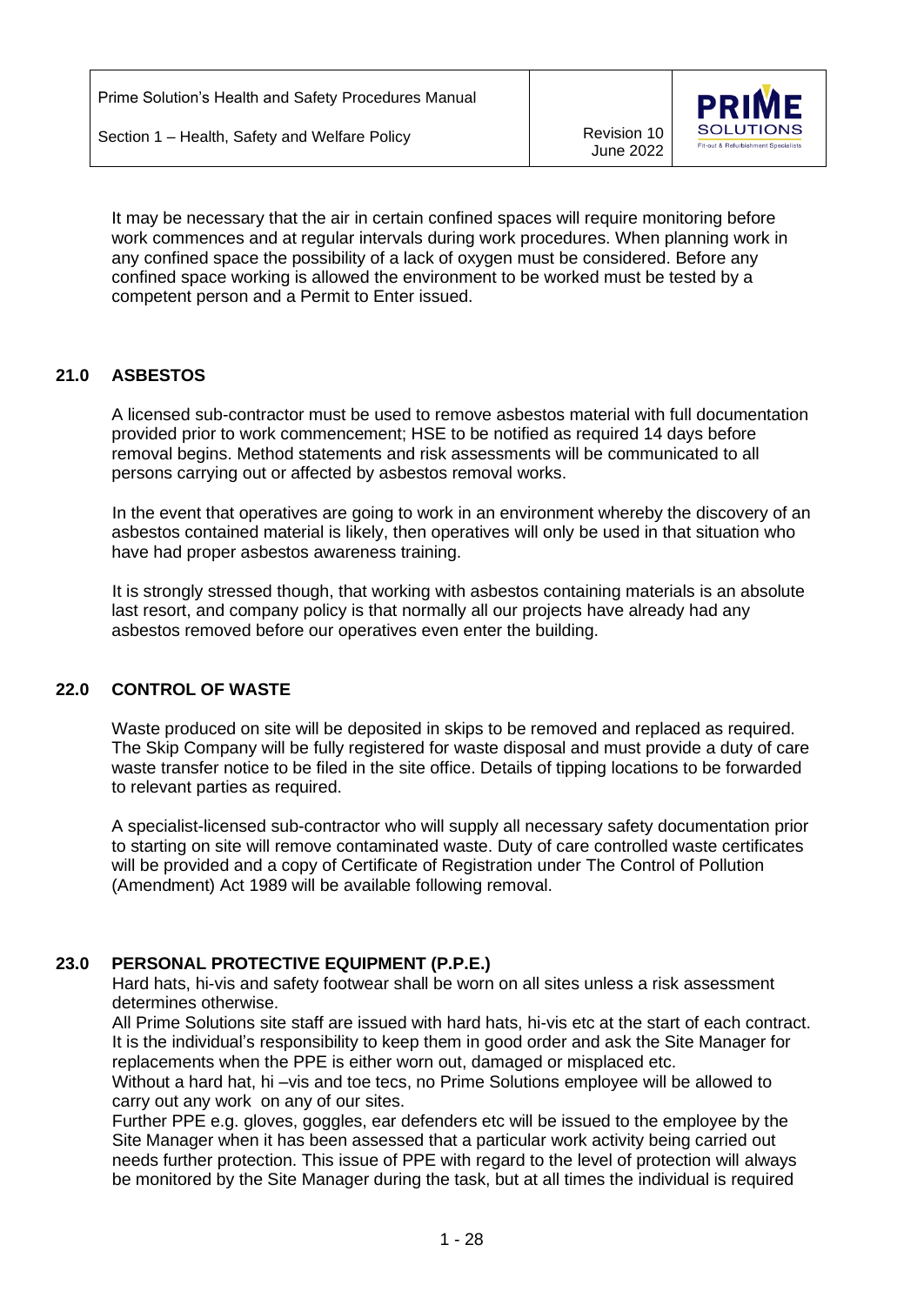Section 1 – Health, Safety and Welfare Policy Marketter Mercision 10



 to request replacement PPE from the Site Manager when it ceases to provide any protection or is damaged in some way or in the individuals opinion it is inadequate for the task in hand.

 Face masks (min standard FFP3 standard) are issued after the operative has been face fit tested by the trained person certified to do so, who is usually the Site Manager.

All sub-contractors will supply their operatives with suitable P.P.E. to carry out specific tasks and evidence of their operatives being face fit tested is mandatary.

 Where power tools are being used the minimum requirements will be goggles, ear defenders, dust masks, safety helmets and safety footwear. Where sites are designated a HARD HAT, SAFETY FOOTWEAR AND HIGH VISIBILITY VEST AREA appropriate signage will be displayed.

# **24.0 COMMUNICATION / CONSULTATION**

The Managing Director or delegated Director chairs the meeting at which safety policy standards are formed.

A monthly Senior Managers Safety Review chaired by the Company Safety Advisers is to be held attended by all the Senior staff, Company Safety Advisers, Office Manager and the Director responsible for Safety

Consultation at project level is to be undertaken as follows:

All sites with over 25 workers must form a Safety Committee meeting on a regular basis attended by members of the project team and sub-contractors working on the project. This will ensure communication between all companies on site hazards, work methods, programming for safety and all aspects of site health, safety and welfare. All meetings will be recorded and actions identified.

Sites with under 25 workers will hold regular site meetings with sub-contract organisations present and safety as an agenda item. The meetings will be minuted with protective and preventative measures taken and the minutes displayed on site notice boards when published.

Consultation at work-gang levels is to be undertaken as follows:

- Site induction will be site specific for each project and will take place prior to any type of work activity being carried out; all induction's will be recorded and logged. Each person will be required to confirmation full awareness of relevant method statements and risk assessments, all site rules, emergency procedures and identification of site staff with specific health and safety responsibilities.
- Toolbox talks involving all those involved with the work-gang will be held prior to hazardous operations, at regular intervals and as required underpinning a safety message. Records of attendance will be kept on site.

Consultation at individual level is to be undertaken as follows: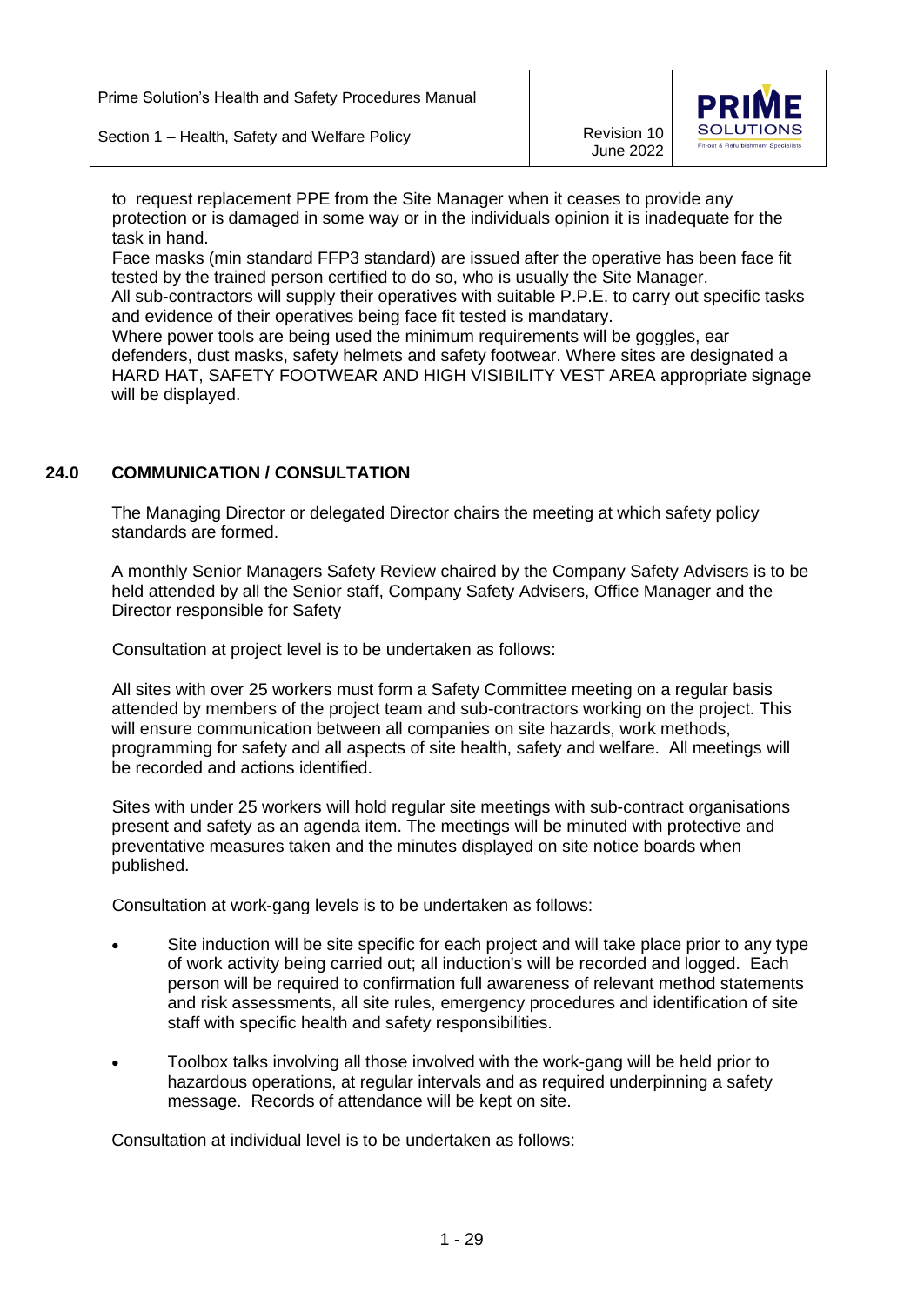

- Prime Solutions will operate an open door policy to allow any individual to raise any health and safety concerns to site management, this will be communicated at induction and posters displayed in site welfare facilities. All issues raised will be treated with confidentiality and where necessary appropriate action taken.
- Other methods of consultation may be used in accordance with the chosen method of consultation at project; work-gang and individual level will be included in all Construction Phase Health and Safety Plans.

# **25.0 SUB-CONTRACTORS**

All sub-contractors working on Prime Solution's sites will be checked for competency and will produce the following information prior to site start-up:

- Company safety policy
- Liabilities insurance
- Method statements/Risk assessments
- Emergency Procedures including rescue planning where required
- Pre-qualification questionnaires
- Management and Operative training records
- Plant and equipment (records of preventative maintenance)

This information will be checked and approved prior to work commencement.

Sub-contractor safety performance will be closely monitored at all times and post contract reviews will be carried out at contract completion. Any sub-contractors failing to reach the desired levels of safety compliance will be prevented from working on further contracts until the necessary steps have been taken to ensure improvements in safety performance.

## **26.0 TEMPORARY STAFF**

Where temporary workers (i.e. Agency Personnel) are employed, the company will ensure through enquiry and consultation that the individual is trained, competent and fit to carry out their duties. The Site Manager shall check that all agency personnel have received a sitespecific induction and all relevant information (i.e Risk Assessments and Method Statements) for them to carry out the role safely.

## **27.0 DRUGS AND ALCOHOL POLICY**

Prime Solutions will not tolerate and drug or alcohol abuse from any of their workforce, temporary employees or sub-contractor employees. Anyone suspected of being under the influence of any non-prescription drug or alcohol, which may affect their ability to perform their duties in a safe manner shall be asked to leave site.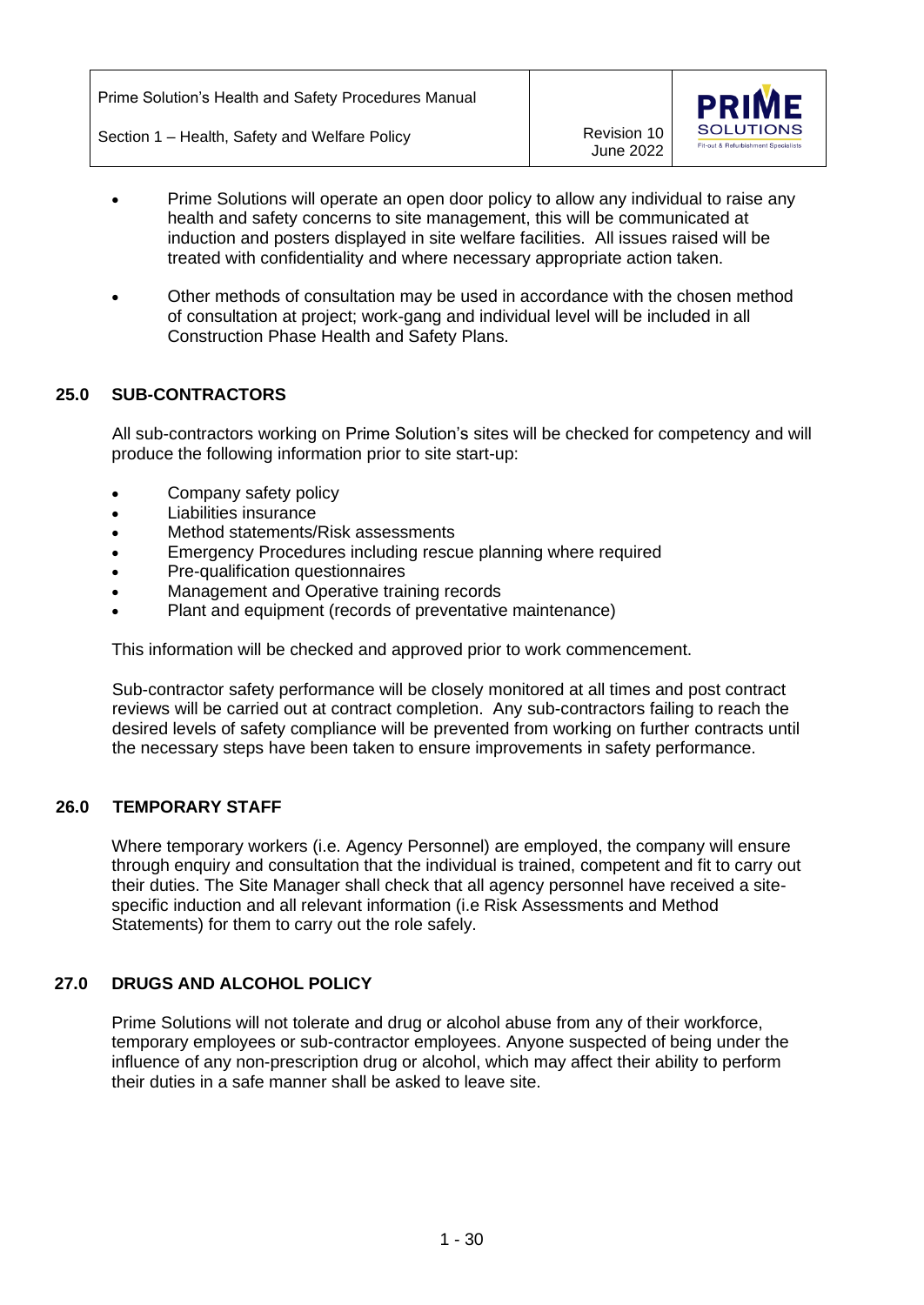Prime Solution's Health and Safety Procedures Manual

Section 1 – Health, Safety and Welfare Policy **Revision 10** Revision 10

June 2022



#### **28.0 INFORMATION**

The Company Safety Advisers will co-ordinate statutory safety requirements into minimum standards, which will be approved by the Director responsible for safety. Standards will be implemented and monitored by work location managers to ensure that a high level of control is exercised. Location managers will ensure that adequate safety information is communicated to the workforce. This in part will be carried out in joint consultation with the workforce.

## **29.0 TRAINING**

Formal Safety training requirements will be identified by managers in consultation where considered necessary with the Company Safety Advisers. Managers are responsible for ensuring that their staff is trained sufficiently for them to carry out their work safely. Managers will review their safety training requirements on a monthly basis during Safety Review Meetings.

# **30.0 SAFETY MONITORING AND INSPECTIONS**

Every work location manager will ensure that regular inspections are carried out to ensure that work operations are being carried out in accordance with the location Construction Health and Safety Plan, Method Statements/Risk Assessments and company safety policy. These inspections will take into consideration the work operations taking place and the location conditions prevailing at the time. Site Managers or the Management Safety Representative will carry out daily visual inspections and on a weekly basis an inspection shall be recorded using the form provided. Contracts Managers recorded inspections shall be carried out monthly using the same format. Copies of the inspection reports will be distributed as indicated within the form content.

In addition to these inspections the Company Safety Advisers will carry out inspections and Audits on a regular basis to monitor compliance. The results of these inspections will be reported on in the monthly safety report to the Senior Managers meeting each month.

## **31.0 HOUSEKEEPING**

Good housekeeping is to be observed at all times on all Prime Solution work locations, safe access and egress to work areas must be maintained. Regular cleaning of spent materials, debris and unused material will be undertaken, where applicable sub-contractors must be held responsible for keeping work areas and welfare facilities in a clean and tidy condition. Where practicable lay-down areas must be incorporated into the site safety plan to allow the safe storage and distribution of materials. Fuels and flammable materials will be stored in accordance with the manufacturer instructions and careful segregation from site areas must be ensured.

## **32.0 DISPLAY SCREEN EQUIPMENT**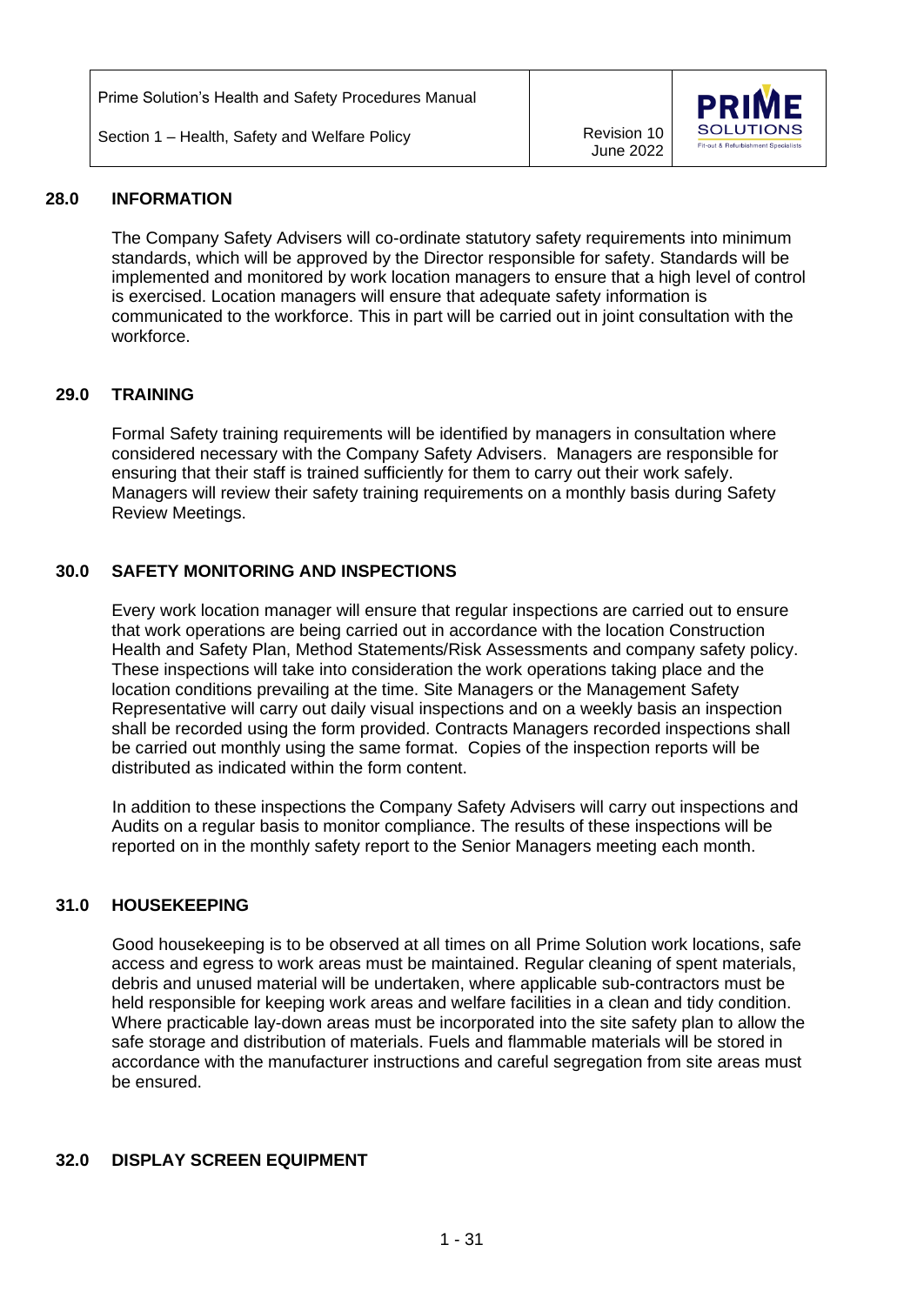June 2022



The principal risks from VDU work relate to physical (musculoskeletal) problems, visual fatigue and mental stress. Risk to the individual user from VDU work is low but ill health can arise from poor work organisation, working environment, job design and posture, and from inappropriate working methods. Most of the requirements apply to "users". This is not as straightforward as it sounds not everybody who uses a VDU will be a user. It is defined as anybody who habitually uses a VDU as a significant part of his or her normal work**.** An assessment of every workstation used by a "user" is required, in order to identify the risks and precipitate action to reduce them to the lowest extent reasonably practicable. Details of workstation assessments will be given during the induction process.

# **33.0 HEALTH SURVEILLANCE**

In the event that we undertake high risk work activities, Prime Solutions will employ specialist advice (i.e. occupational hygienist) at the planning stage to make sure that the health of our employees are maintained. This will be in accordance with the Management of the Health & Safety at Work (Amendment) Regulations 2006 (Regulation 6) and the Construction (Design & Management) Regulations 2007.

Examples of such work include:-

Work with respiratory sensitizers. Use of specific chemicals. Fumes, dusts, and other substances hazardous to health. Work causing excessive noise and/or vibrations to workers. Work with asbestos.

## **34.0 COVID 19 SECURE PROCEDURES**

## **Control measures applicable to all work places.**

All sites/ offices should have measures in place for the following tasks or considerations:

- Site managers/ office manager should consider the number of people that are required on site at any time and ensure that workers are aware of the advice on COVD-19.
- Routine cleaning and disinfection of frequently touched objects and surfaces (e.g. telephones, keyboards, door handles, desks and tables).
- Ensure regular environmental cleaning is done.
- Promote frequent hand hygiene by making sure that staff, contractors, service users and visitors have access to hand washing facilities and where available alcohol-based hand rub.
- Ensure staff have the space to allow for appropriate distancing between colleagues when working/moving around. This can include marking on the ground toencourage people to stand 2m back from staff and ensuring staff have appropriately staggered breaks.
- Ensure good ventilation by keeping windows open where possible and not closing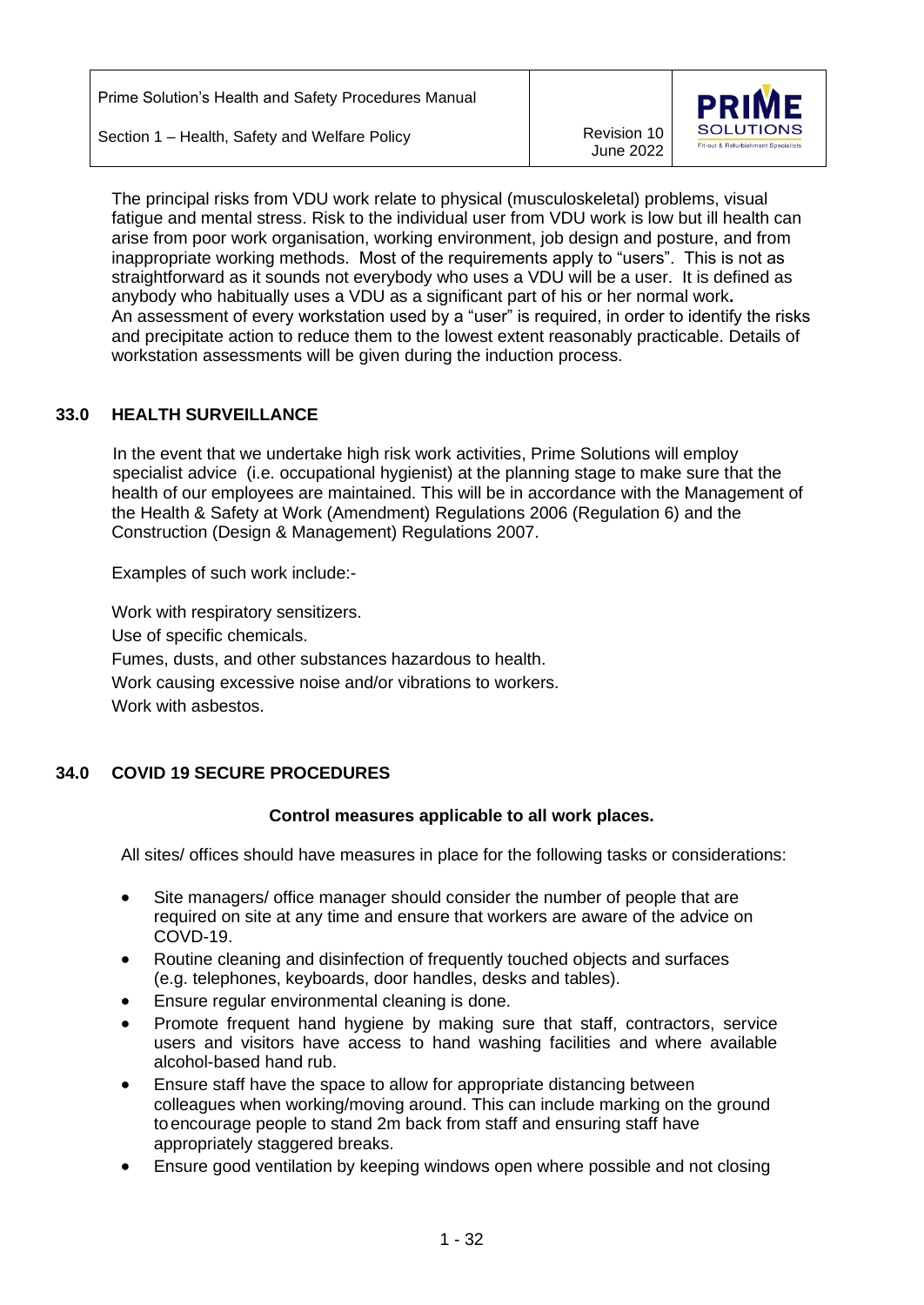

doors for small rooms (unless someone is presenting symptoms – see the later section in this document regarding responding to someone falling ill at work).

- Individuals should
	- o Wash hands frequently with soap and water for 20 seconds.
	- $\circ$  Use alcohol-based hand rub where available if no access to soap and water.
	- o Avoid touching eyes, nose and mouth with unwashed hands.
	- o Not come to work if they or a household member has symptoms of COVID-19 (follow the stay at home guidance).
	- o Follow the physical (social) distancing advice.
	- $\circ$  Wherever possible, avoid direct contact with people that have a respiratory illness and avoid using their personal items such as their mobile phone.
	- o Cover the nose and mouth with a disposable tissue when sneezing, coughing, wiping and blowing the nose. Dispose of all used tissues promptly into a waste bin. If you don't have any tissues available, they should cough and sneeze into thecrook of their elbow.

#### **Specific advice on control measures to be considered for inclusion in site specific Risk Assessments for COVID-19, dependent upon the size of project / workplace and the number of personnel involved.**

#### **Provision of enhanced supervision**

During early phases of the return to work reduced ratios of workers to supervisors will be required to ensure effective monitoring and supervision of implementation of the new controls, to gather feedback from the workforce on their effectiveness and to help develop a dynamic response to the changes.

#### **Provision of cleaning products**

Before commencing any works, all necessary cleaning products, including soap and water and alcohol-based hand rub (where available) must be available to every worker. If this is not the case, then work should not commence until resolved.

#### **Hand Washing**

- Provide additional hand washing facilities to the usual welfare facilities if a large spread out site or significant numbers of personnel on site.
- Ensure soap, clean hot and cold (or warm) running water and disposable hand towels are readily available and kept topped up at all times.
- Provide alcohol-based hand rub where hand washing facilities are unavailable.
- Regularly clean the hand washing facilities and check soap and alcohol-based hand rub levels.
- Provide suitable and sufficient rubbish bins for hand towels with regular removal and disposal. Sites will need extra supplies of soap, alcohol-based hand rub and paper towels and these should be securely stored.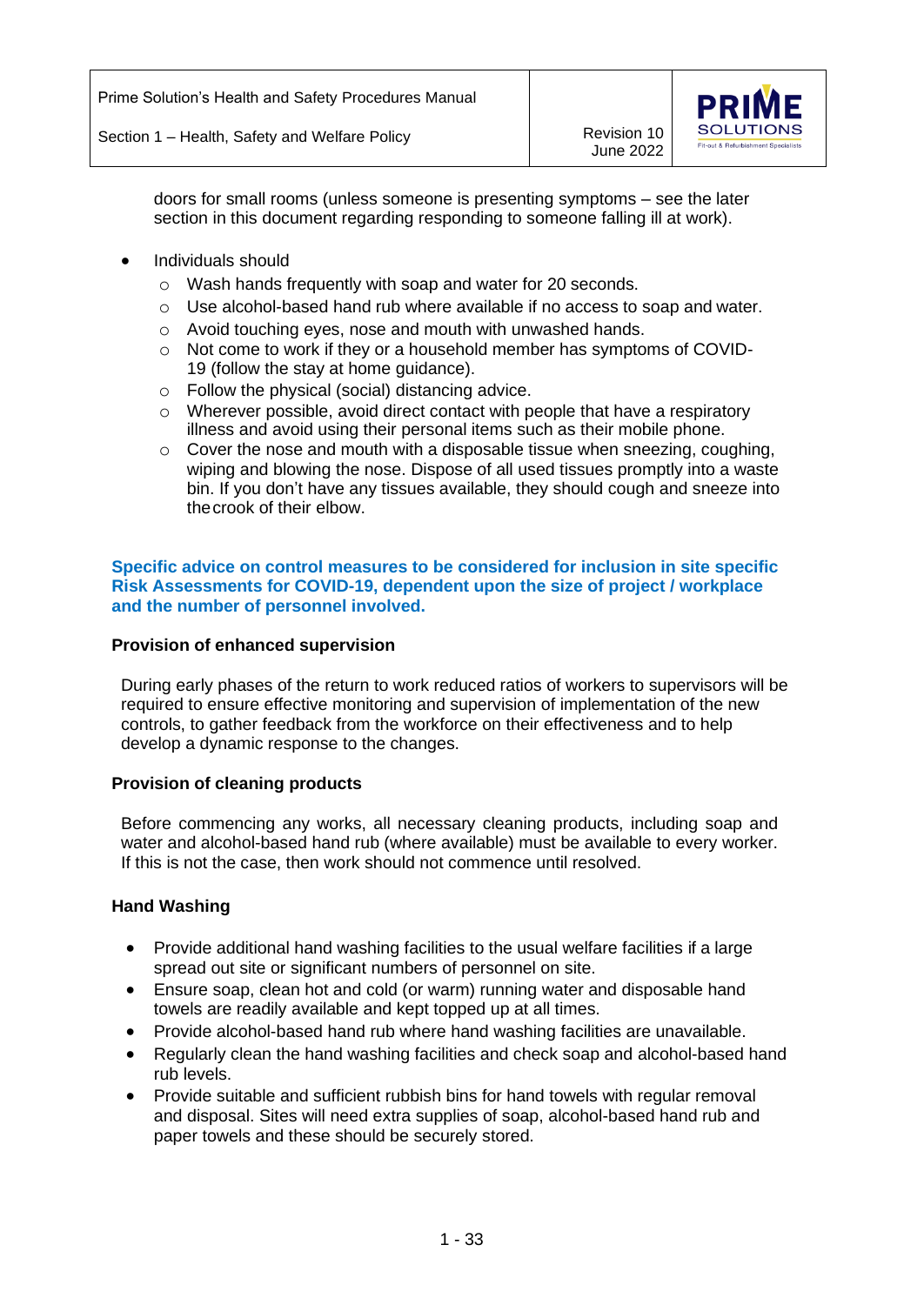Section 1 – Health, Safety and Welfare Policy Marketter Mercision 10

June 2022



## **Cleaning**

Enhanced cleaning procedures must be in place across the site, particularly in communal areas and at touch points including, where applicable:

- Taps and washing facilities
- Toilet flush and seats
- Door handles and push plates
- Handrails on staircases and corridors
- **Lift and hoist controls**
- Machinery and equipment controls and vehicle cabs
- Food preparation and eating surfaces
- Telephone equipment
- Keyboards, photocopiers and other office equipment
- Rubbish collection and storage points should be increased and emptied regularly throughout and at the end of each day
- Task appropriate glove wearing is mandatory
- Tools sharing of tools to be prohibited unless specialist PPE used or tools are disinfected before use by anyone else.
- Maintenance of a stock of consumables to maintain cleanliness is essential.

## **Travel to Site/ Office**

- Wherever possible workers should travel to site/ office alone using their own transportand sites must consider, where necessary:
	- o Parking arrangements for additional cars
	- o Other means of transport to avoid public transport, such as providing additional bike racks
	- o If workers have no option but to share, journeys should be with the same individuals and with the minimum number of people at any one time.
	- o Passenger numbers in corporate vehicles (such as minibuses) should be limited to permit 2m physical distancing.
	- o Ventilation should be increased (for example, by keeping windows open) and passengers should avoid sitting face to face.
- Vehicles should be cleaned regularly (between shifts or on handover) using gloves and standard cleaning products, with an emphasis on handles and other touch surfaces.
- Where public transport is the only option for workers, you should consider:
	- $\circ$  Changing and staggering site hours to reduce congestion on public transport
	- o Avoiding requiring workers to use public transport during peak times.
	- o Where compounds are established, providing hand cleaning facilities at entrances and exits. This should be soap and water wherever possible or alcohol-based hand rub when water is not available.
	- o How someone taken ill would get home.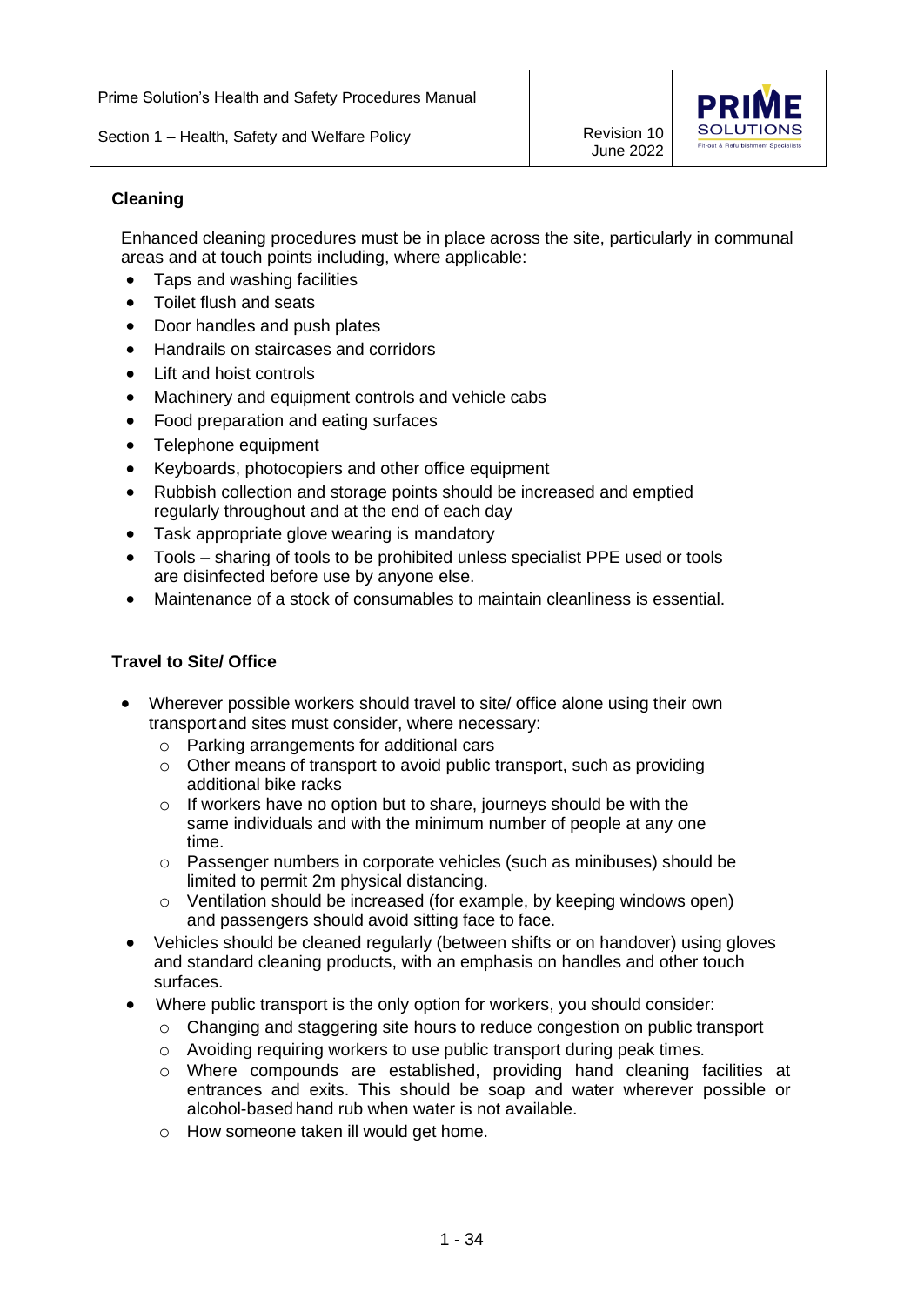

## **Site / Office Access Points**

- Stop all non-essential visitors (i.e. those whose presence is not essential for the management and safe operation of the site/ office).
- Issue specific quidance for deliveries.
- On larger sites Introduce staggered start and finish times to reduce congestion and contact at all times. (This may also assist in spreading load on nearby public transport).
- Where feasible, monitor site access points to enable physical (social) distancing you may need to change the number of access points, either increase to reduce congestion or decrease to enable monitoring. Also implement where reasonable one-way entry and exit.
- Remove or disable entry systems that require skin contact e.g. fingerprint scanners.
- Require all workers to wash or clean their hands before entering and leaving the site.
- Allow plenty of space (two metres) between people waiting to enter site.
- Regularly clean common contact surfaces in reception, office, access control and delivery areas e.g. scanners, turnstiles, screens, telephone handsets, desks, particularly during peak flow times.
- Drivers should remain in their vehicles if it is safe to do so and must wash or clean their hands before and after unloading goods and materials.
- Fire evacuation procedures consideration to be given to how to quickly evacuate and how to maintain distance at a muster point.

## **Movement around the site/ office**

- Reduce the need for movement around the site where reasonable by replanning logistics and layout of site facilities.
- Reduce the number of people in attendance at site inductions.
- Induction rooms must be carefully managed to ensure physical (social) distancing or inductions held on site in open air if possible. Adoption of 'Honda factory' 2m grid for all briefings etc.
- One-way systems introduce one way flow of people around the workplace in stairs and corridors where reasonable.
- Perimeter Access Scaffolding consider one-way systems for vertical travel additional stair towers to be installed.
- This will require effective communication to all on site.
- Toolbox talks daily toolbox talks on COVID-19 to reiterate site operating procedures and inform of any change to site procedures.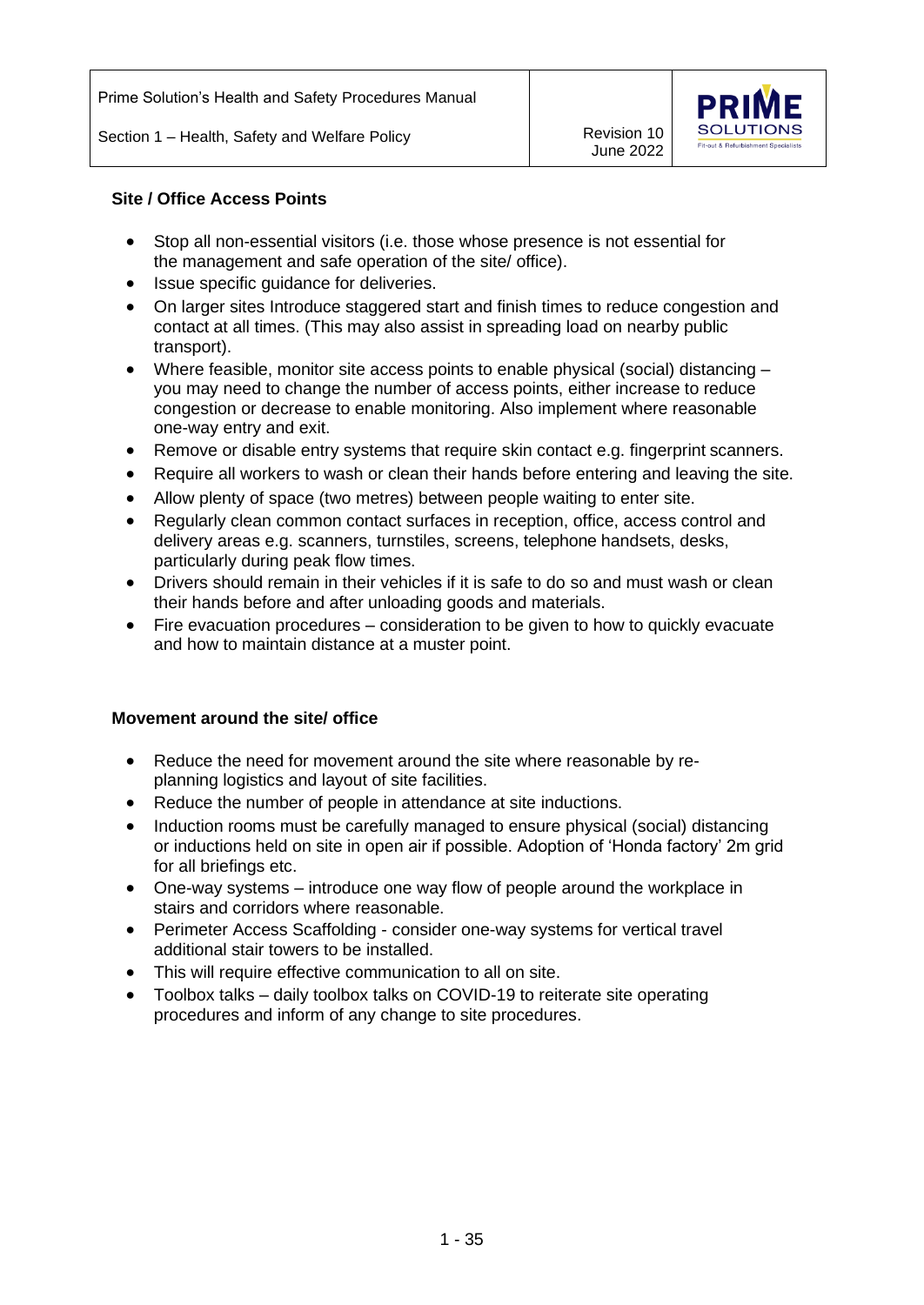

#### **Toilet Facilities**

- Restrict the number of people using toilet facilities at any one time "one in/one out." controls must be used. The number of toilets may need to increase to permit this.
- Wash hands using soap and water before and after using the facilities.
- Enhance the cleaning regimes for toilet facilities particularly door handles, locks and the toilet flush.
- Portable toilets should be cleaned and emptied more frequently.
- Provide suitable and sufficient rubbish bins for hand towels with regular removal and disposal.

#### **First Aid on site/ Office**

Consider how to be prepared to provide first aid to a person who may become injured due to a work activity – including protection of both the worker and the first aider(s) and the appropriate specialist PPE required. People involved in the provision of assistance to others should pay particular attention to sanitisation measures immediately afterwards, including washing hands.

## **Canteens and Eating Arrangements/ Teapoints**

There is a requirement under the CDM Regs for suitable arrangements so that meals can be prepared and eaten and that includes a means for boiling water. The site cleaning regime will need to be able to ensure that these arrangements can be kept clean between uses.

The workforce should be required to stay on site once they have entered it.

- Dedicated eating areas should be identified on site to reduce contamination.
- Break times should be staggered to reduce congestion and contact at all times.
- Hand cleaning facilities or alcohol-based hand rub should be available at the entrance of any room where people eat and should be used by workers when entering and leaving the area.
- Workers should sit 2 metres apart from each other whilst eating and avoid all contact (additional canteen facilities may be necessary).
- Where catering is provided on site, it should provide pre-prepared and wrapped food only.
- Payments should be taken by contactless card wherever possible.
- Crockery, eating utensils, cups etc. should not be reusable.
- Drinking water should be provided with enhanced cleaning measures of the tap mechanism introduced.
- Tables should be cleaned between each use.
- All rubbish should be put straight in the bin and not left for someone else to clear up.
- All areas used for eating must be thoroughly cleaned at the end of each break and shift, including chairs, door handles, vending machines and payment devices.
- Attendants, where employed, should be trained to fulfil the role of ensuring that social distancing is achieved in the canteen areas.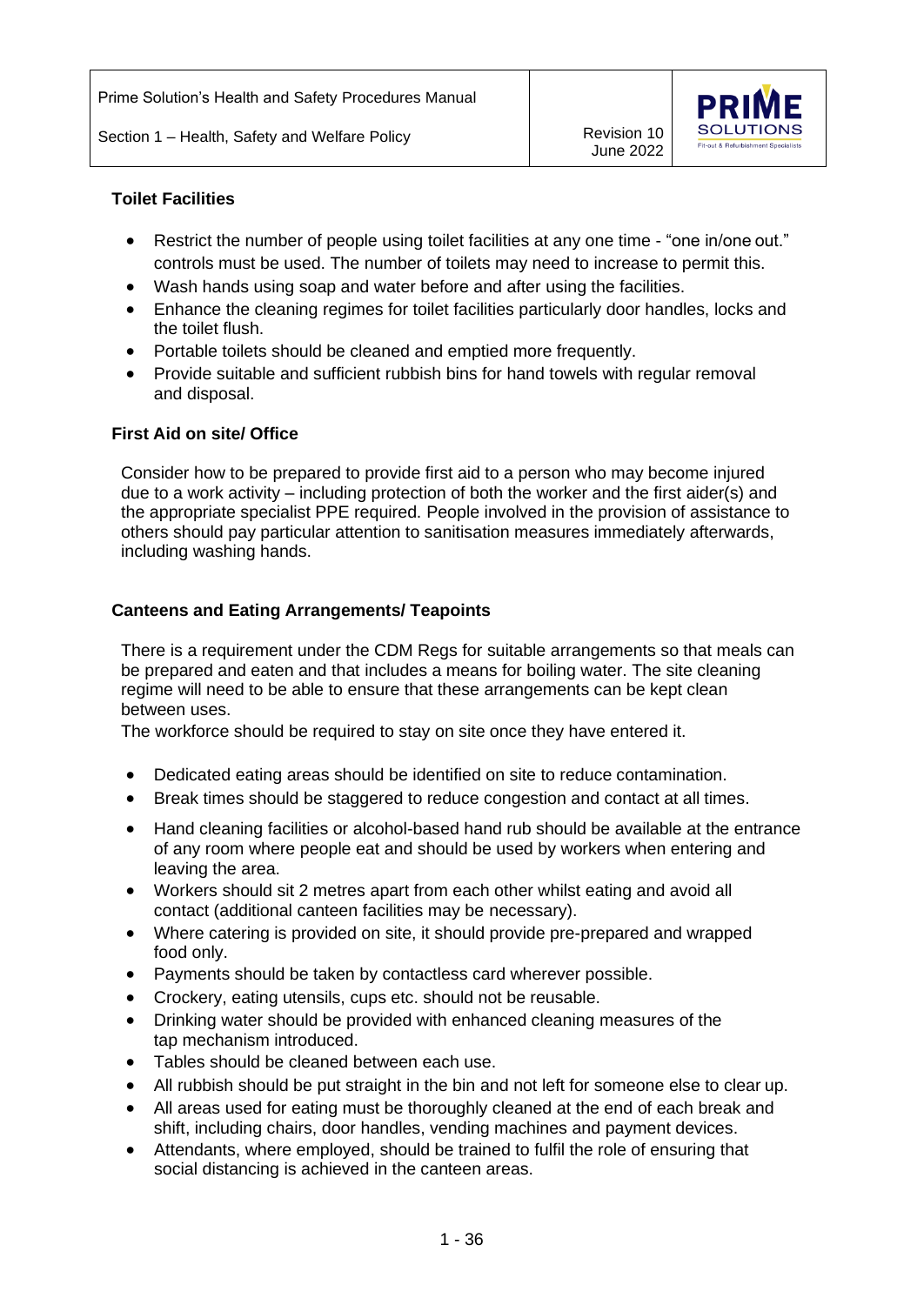

# **Changing Facilities, Showers and Drying Rooms (where required)**

- Introduce staggered start and finish times to reduce congestion and contact at all times.
- This may require "one in/one out" arrangements dependent upon the size of unit.
- Introduce enhanced cleaning of all facilities throughout the day and at the end of each day.
- Consider increasing the number or size of facilities available on site if possible.
- Based on the size of each facility, determine how many people can use it at any one time to maintain a distance of two metres.
- Provide suitable and sufficient rubbish bins in these areas with regular removal and disposal.
- Keep such facilities clear of personal items.

#### **Working in teams**

It is important, particularly for those who may need to engage in close working following a risk assessment, to reduce the number of people that each person has contact with on site. This may be achieved by using fixed teams or shifts or partnering so each person works with only a few others.

#### **Site/ Office Meetings:-**

- Only absolutely necessary meeting participants should attend.
- Use Zoom, Skype, facetime, etc to avoid unnecessary visitors to site and reduce travel around the site/ office.
- Attendees should follow physical (social) distancing and be two metres apart from each other.
- Rooms should be well ventilated/windows opened to allow fresh air circulation.
- Hold meetings in open areas where reasonable.
- Where visitors are required, limit the number at any one time and explain site guidance on social distancing and hygiene on or before arrival.

#### **Use of specialist PPE**

The role of PPE in providing additional protection against COVID-19 transmission is limited and controls should first of all focus on ensuring hygiene, particularly handwashing, maintaining physical distancing, minimising time and using fixed teams when working in close contact. However, in circumstances where a risk assessment has shown that a task essential to a project cannot be carried out in a socially distanced manner, a barrier is not a practical solution and reliance is placed solely on administrative controls, then, as a last resort, an appropriate form of PPE should be used.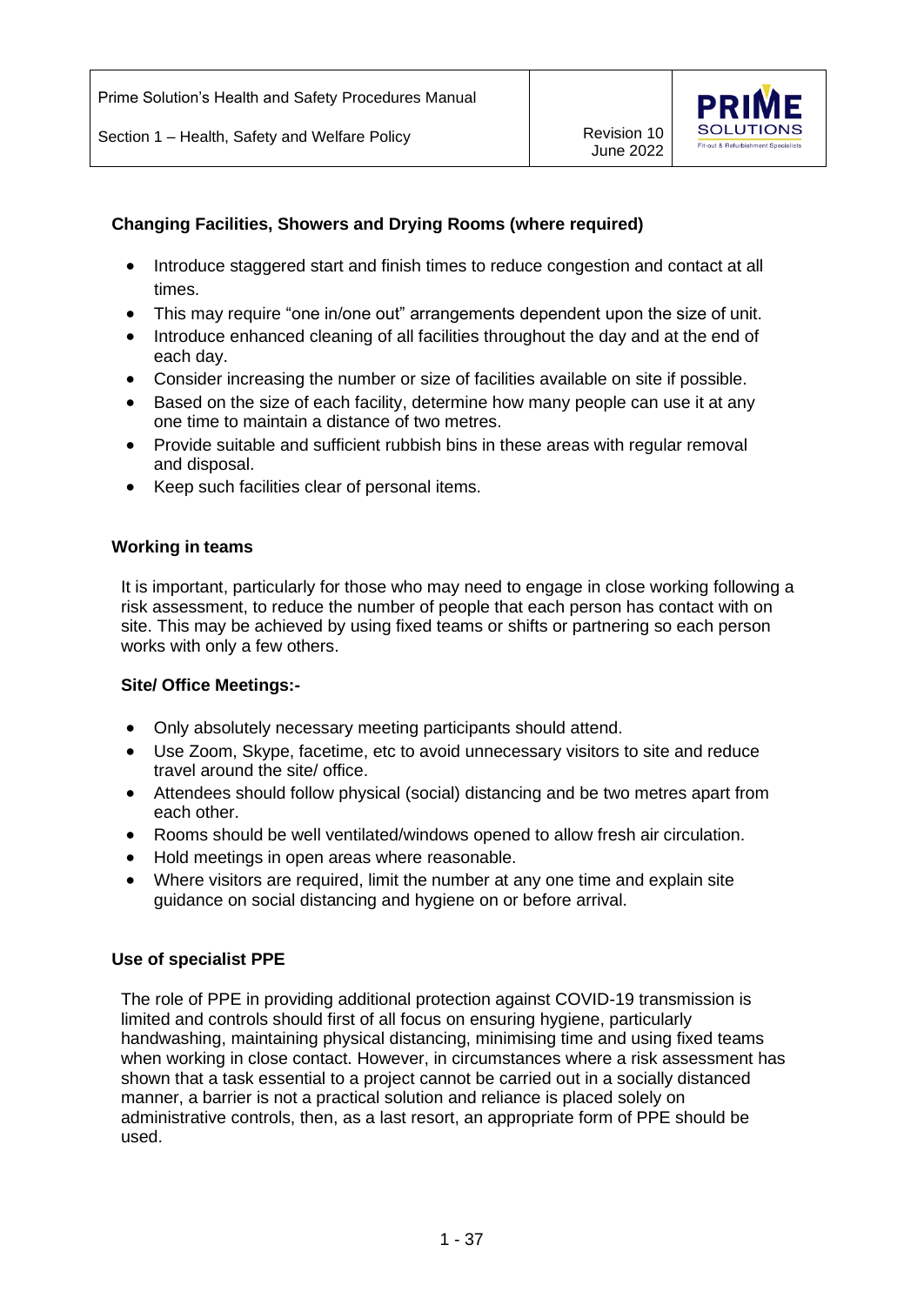

As described earlier, however, during any period when the supply of such "medical" PPE is restricted, the industry will not make use of such PPE (other than for providing first aid) and will defer the completion of any work that cannot be carried out using physical distancing or a barrier.

# **Self-isolation & Shielding (Advice from NHS Inform – please check for the latest guidance)**

Anyone who meets one of the following criteria should not come to site or the office:

- People who have symptoms of COVID-19, or are household members of people with symptoms, must stay at home and follow the guidance for households with possible coronavirus infection on NHS Inform.
- People who are shielding, designated as "at very high risk", must not attend any workplace outside the home setting – see NHS Inform."

## **Procedure if someone falls ill**

If a worker develops a high temperature or a persistent cough while at work, they should:

- Return home immediately.
- The use of public transport should be avoided.
- Avoid touching anything.
- Cough or sneeze into a tissue and put it in the bin, or if they do not have tissues, cough and sneeze into the crook of their elbow.
- They must then follow the guidance on NHS Inform and not return to work until their period of self-isolation has been completed.
- Contact to be made with next of kin.
- Advise Employer of developing condition.
- If the worker is so unwell that they require an ambulance, phone 999 and let the call handler know you are concerned about COVID-19. Whilst you wait for advice or an ambulance to arrive, try to find somewhere safe for the unwell person to sit which is at least 2 metres away from other people.
- If possible, find a room or area where the worker can be isolated behind a closed door, such as a staff office or meeting room. If it is possible to open a window, do so for ventilation. The worker should avoid touching people, surfaces and objects and be advised to cover their mouth and nose with a disposable tissue when they cough or sneeze, and then put the tissue in the bin. If no bin is available, put the tissue in a bag or pocket for disposing in a bin later. If you don't have any tissues available, they should cough and sneeze into the crook of their elbow.

Once the worker has left the premises, the immediate area occupied by the individual should be cleaned with detergent and disinfectant.

Line managers will maintain regular contact with staff members during this time. If advised that a member of staff or public has developed Covid-19 and were recently on our premises (including where a member of staff has visited other work place premises such as a site), the management team of the workplace will contact the